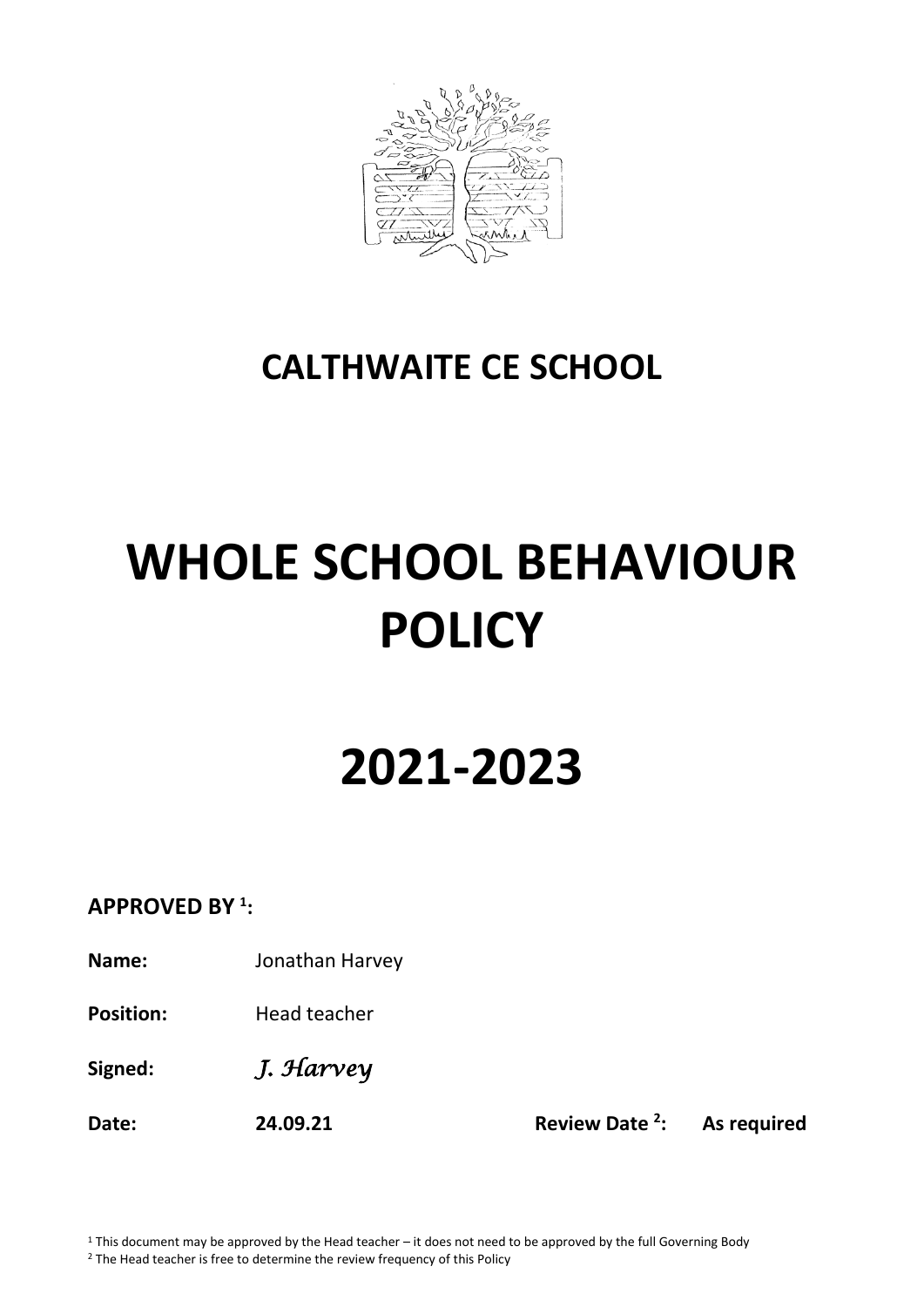## **REVIEW SHEET**

**The information in the table below details earlier versions of this document with a brief description of each review and how to distinguish amendments made since the previous version date (if any). Schools should devise their own version history to reflect the Policy status in the school.**

| <b>Version</b><br><b>Number</b> | <b>Version Description</b>                                                                                                                                                                                                                                                                                                                                                                                                                                                                                                               | <b>Date of Revision</b> |
|---------------------------------|------------------------------------------------------------------------------------------------------------------------------------------------------------------------------------------------------------------------------------------------------------------------------------------------------------------------------------------------------------------------------------------------------------------------------------------------------------------------------------------------------------------------------------------|-------------------------|
| $\mathbf{1}$                    | Original                                                                                                                                                                                                                                                                                                                                                                                                                                                                                                                                 | June 2014               |
| $\overline{2}$                  | Update to reference change from County Triage Service to<br>Cumbria Safeguarding Hub effective 03 November 2014, minor<br>amendments to include reference to the promotion of<br>fundamental British values, changes to reflect the fact that from<br>1 <sup>st</sup> January 2016, schools no longer have a statutory obligation to<br>have in place a Home School Agreement. If schools choose to do<br>so, they can have a voluntary Home School Agreement. Also<br>includes reference to Code of Conduct for staff and other adults. | April 2016              |
| 13                              | Minor change to date of DfE revised exclusions document                                                                                                                                                                                                                                                                                                                                                                                                                                                                                  | September 2017          |
| 14                              | Minor update to reflect DfE Screening, Searching and<br>Confiscation - Advice for Head teachers, School Staff and<br>Governing Bodies, January 2018                                                                                                                                                                                                                                                                                                                                                                                      | January 2018            |
| 15                              | Updated to reflect changes made by 'Keeping Children Safe in<br>Education' Sept 2018 and include reference to Peer on peer<br>abuse Policy and procedures                                                                                                                                                                                                                                                                                                                                                                                | September 2018          |
| 16                              | Updated to reflect changes made by 'Keeping Children Safe in<br><b>Education' September 2019</b>                                                                                                                                                                                                                                                                                                                                                                                                                                         | September 2019          |
| 17                              | Updated to reflect changes made by 'Keeping Children Safe in<br><b>Education' September 2020</b>                                                                                                                                                                                                                                                                                                                                                                                                                                         | September 2020          |
|                                 |                                                                                                                                                                                                                                                                                                                                                                                                                                                                                                                                          |                         |
|                                 |                                                                                                                                                                                                                                                                                                                                                                                                                                                                                                                                          |                         |
|                                 |                                                                                                                                                                                                                                                                                                                                                                                                                                                                                                                                          |                         |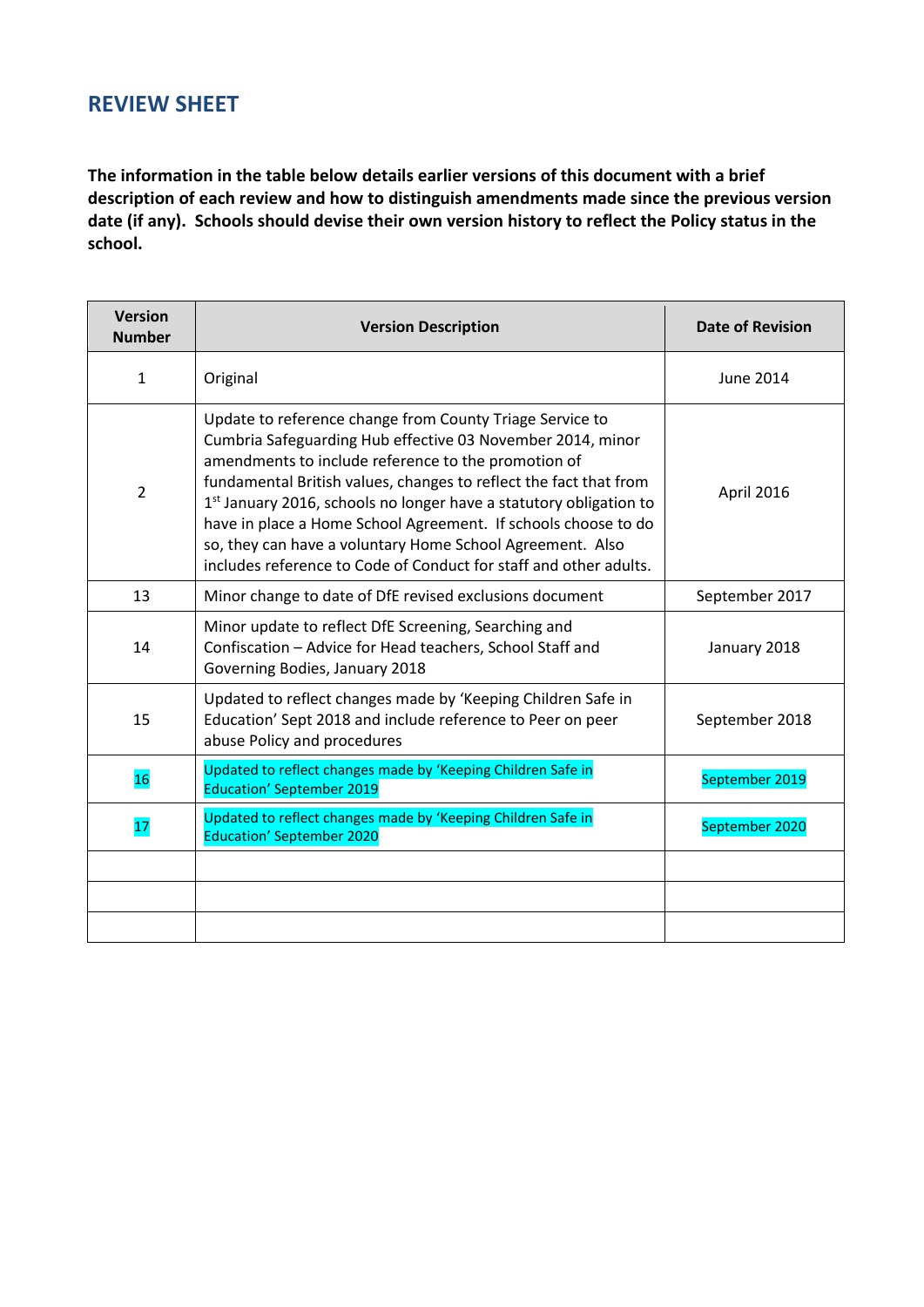## **CONTENTS**

| 1.  | <b>Definitions</b>                                                | 1                            |
|-----|-------------------------------------------------------------------|------------------------------|
| 2.  | Introduction                                                      | 1                            |
| 3.  | <b>Policy Aims</b>                                                | 2                            |
| 4.  | <b>School Ethos and Values</b>                                    | $\overline{2}$               |
| 5.  | <b>Responsibilities</b>                                           | 4                            |
|     | 5.1 What Pupils Can Expect from Staff                             | 4                            |
|     | 5.2 What Staff Can Expect from Pupils                             | 4                            |
|     | 5.3 What Staff Can Expect from their Colleagues                   | 5                            |
|     | 5.4 What Staff Can Expect from Parents                            | 5                            |
| 5.5 | What Parents can Expect from Staff and other adults in the School | 6                            |
| 6.  | <b>Celebrating Success</b>                                        | 6                            |
| 6.1 | Rewards                                                           | Error! Bookmark not defined. |
| 7.  | <b>Sanctions and Consequences</b>                                 | 6                            |
|     | 7.1 Restorative Justice/Reflection on Actions                     | 7                            |
|     | 7.2 Sanctions and Disciplinary Action                             | 8                            |
|     | <b>Pupil Behaviour Logs</b>                                       | 8                            |
|     | Screening, Searching and Confiscation                             | 8                            |
|     | <b>Removal from Class</b>                                         | 9                            |
|     | Homework / Work Incomplete                                        | 9                            |
|     | Other examples of sanctions                                       | 9                            |
|     | <b>Fixed Term Exclusion</b>                                       | 9                            |
|     | <b>Permanent Exclusion</b>                                        | 9                            |
|     | Exclusions - The Right of Appeal and Legal Duties                 | 10                           |
|     | <b>Home School Agreements</b>                                     | 10                           |
| 8.  | <b>Attendance and Punctuality</b>                                 | 10                           |
| 9.  | <b>Homework</b>                                                   | 10                           |
|     | 10. Pupil Conduct and Misbehaviour Outside the School Premises    | 11                           |
|     | 10.1 What the Law Allows                                          | 11                           |
|     | 10.2 Out of School Behaviour                                      | 11                           |
|     | 10.3 Sanctions and Disciplinary Action - Off-site Behaviour       | 11                           |
|     | 10.4 Pupil Support                                                | 12                           |
|     | 11. The Use of Reasonable Force                                   | 12                           |
|     | 11.1 Action as a result of Self-defence or in an Emergency        | 13                           |
|     | 11.2 Circumstances in which reasonable force might be used        | 13                           |
|     | 11.3 Power to Use Reasonable Force when Searching Without Consent | 13                           |
|     | 11.4 Unreasonable Force                                           | 13                           |
|     | 11.5 Staff training                                               | 13                           |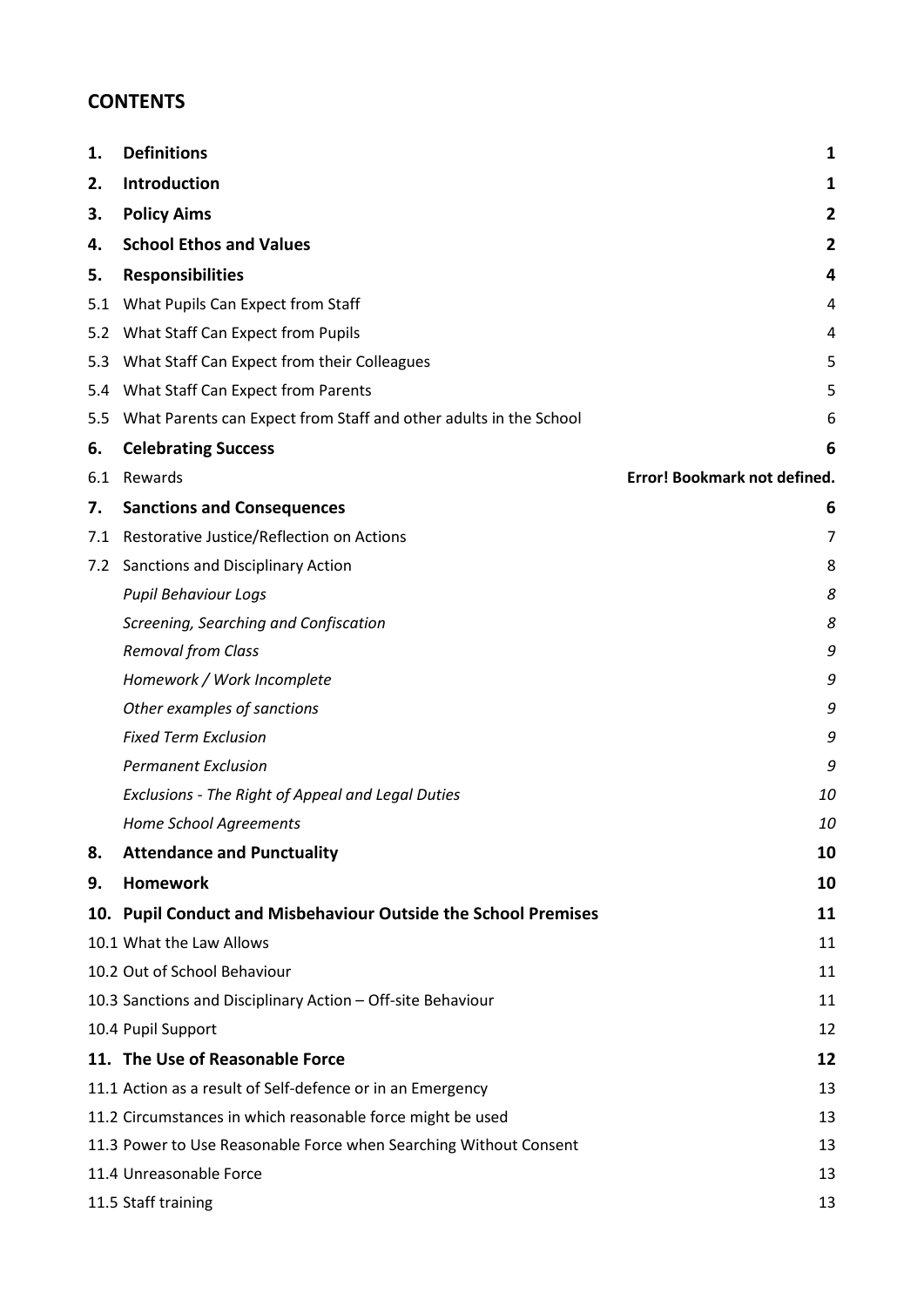|       | 11.6 Behaviour Management Plans                                                                               | 13 |
|-------|---------------------------------------------------------------------------------------------------------------|----|
|       | 11.7 Informing Parents when Reasonable Force has been Used                                                    | 14 |
|       | 11.8 Post Incident Support                                                                                    | 14 |
|       | 11.9 Follow up                                                                                                | 15 |
| 11.10 | Other Physical Contact with Pupils                                                                            | 15 |
|       | 12. Allegations of Abuse against Staff and Other Adults Working in the School                                 | 15 |
|       | 12.1 General                                                                                                  | 15 |
|       | 12.2 Action in the Event of a Malicious Allegation                                                            | 16 |
|       | 13. Bullying                                                                                                  | 16 |
|       | 13.1 What is Bullying?                                                                                        | 16 |
|       | 13.2 The Law                                                                                                  | 17 |
|       | 13.3 Reporting and Recording Incidents of Bullying                                                            | 17 |
|       | 13.4 Tackling Bullying                                                                                        | 17 |
|       | 13.5 Strategies for Dealing with Bullying                                                                     | 17 |
|       | 13.6 Strategies for Dealing with the Bully                                                                    | 18 |
|       | 13.7 Strategies to Support a Victim                                                                           | 18 |
|       | 13.8 Peer on peer abuse                                                                                       |    |
|       | 14. Drugs and Drug-Related Incidents                                                                          | 19 |
|       | 14.1 General                                                                                                  | 19 |
|       | 14.2 Responsibilities                                                                                         | 19 |
|       | 14.3 Dealing with Drug-Related Incidents                                                                      | 19 |
|       | <b>Medicines</b>                                                                                              | 19 |
|       | <b>Tobacco</b>                                                                                                | 20 |
|       | Alcohol                                                                                                       | 20 |
|       | Solvents                                                                                                      | 20 |
|       | Illegal substances                                                                                            | 20 |
|       | 14.4 What to do in the event of finding a drug or suspected illegal substance                                 | 20 |
|       | 14.5 What to do in the event of finding or suspecting a pupil is in possession of a drug/drug paraphernalia20 |    |
|       | 14.6 Procedures for dealing with a pupil suspected to be under the influence of a drug or substance           | 20 |
|       | 14.7 When to contact the police/disciplinary action                                                           | 21 |
|       | 14.8 Procedures for dealing with drug-related incidents involving adults                                      | 21 |
|       | 15. Behaviour of Parents and Other Visitors to the School                                                     | 22 |
|       | 15.1 Types of behaviour that are considered serious and unacceptable                                          | 22 |
|       | 15.2 Procedures for Dealing with Unacceptable Behaviour                                                       | 22 |
|       | 15.3 Unacceptable Use of Technology                                                                           | 23 |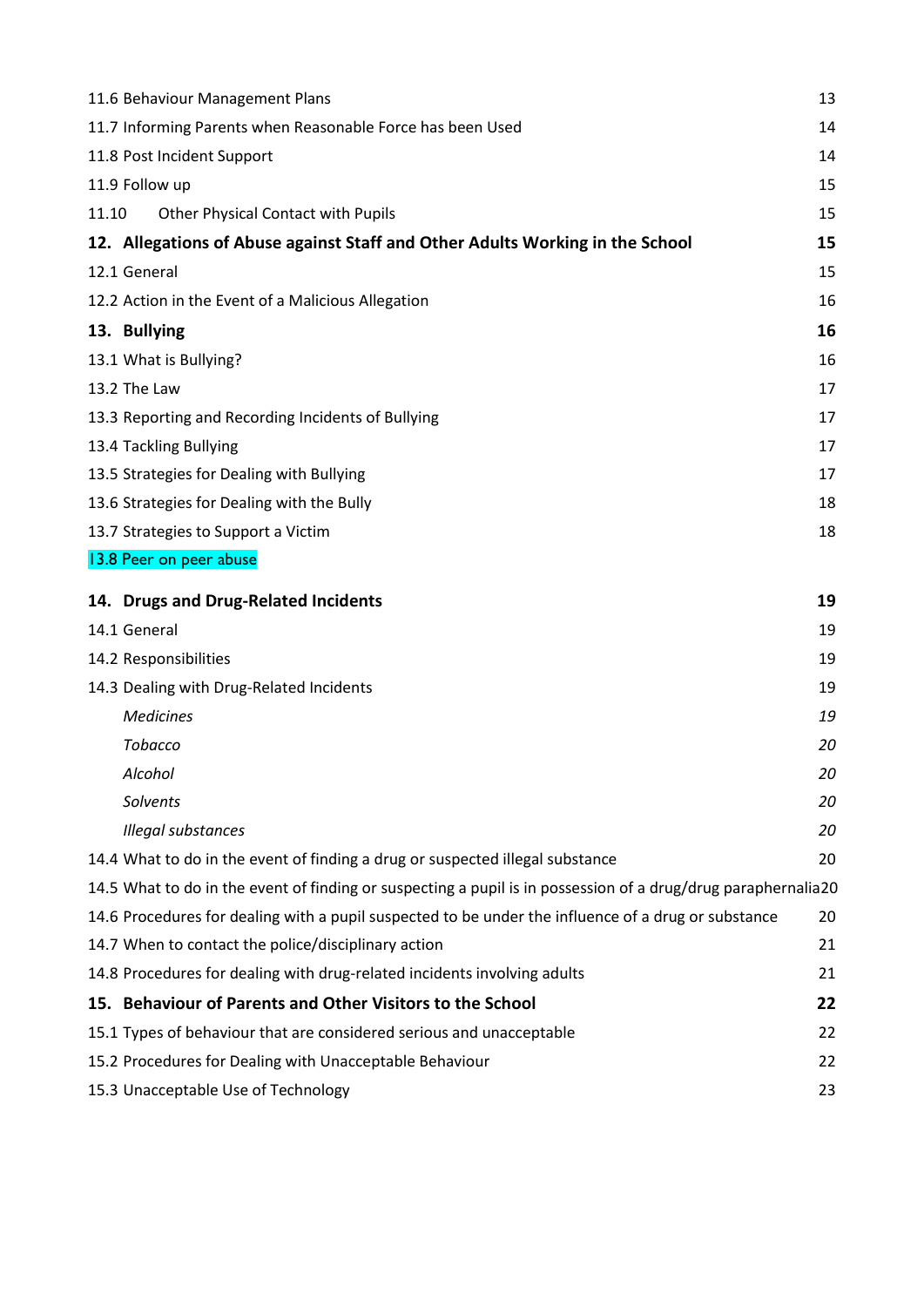## <span id="page-4-0"></span>**1. Definitions**

For the purposes of this document a child, young person, pupil or student is referred to as a 'child' or a 'pupil' and they are normally under 18 years of age.

Wherever the term 'parent' is used this includes any person with parental authority over the child concerned e.g. carers, legal guardians etc.

Wherever the term 'Head teacher' is used this also refers to any Manager with the equivalent responsibility for children.

#### <span id="page-4-1"></span>**2. Introduction**

In their document 'Behaviour and Discipline in Schools', the Department for Education (DfE) have set out the legal powers and duties that govern behaviour and attendance in schools and explains how they apply to teachers, governing bodies, pupils and parents.

Every school must have a Behaviour Policy in order to meet the requirements of Section 89 of the Education and Inspections Act 2006 (maintained schools)/Independent Schools Standards Regulations 2010 (Academies).

Section 78 of the Education Act 2002 requires that the curriculum for a maintained school must promote the spiritual, moral, cultural, mental and physical development of pupils at the school and of society which, in turn, prepares pupils at the school for the opportunities, responsibilities and experiences of later life. Guidance for schools on the promotion of fundamental British values of democracy, the rule of law, individual liberty and mutual respect of those with different faiths and beliefs is available from the DfE. (November 2014).

The Governing Body is responsible for setting general principles that inform the Behaviour Policy. Governors of maintained schools are required to have a 'Statement of Behaviour Principles' which is a statutory document. (DfE – Policies and other Documents that Governing Bodies and Proprietors are required to have by Law). Head teachers are responsible for developing the Behaviour Policy, based around the 'Principles' required by the Governing Body, and deciding the standard of behaviour expected of pupils at the school and how that standard will be achieved, the school rules, rewards for good behaviour and any disciplinary penalties for breaking the rules.

In terms of staff and other adults, any person whose work brings them into contact with children including volunteers must follow the principles and guidance outlined in the school Code of Conduct for Staff and Other Adults. In addition to this Code of Conduct, all employees engaged to work under Teachers' Terms and Conditions of Employment have a statutory obligation to adhere to the 'Teachers' Standards 2012' and in relation to this Code of Conduct, Part 2 of the Teachers' Standards - Personal and Professional Conduct.

The Behaviour Policy must include measures to prevent all forms of bullying among pupils.

This Policy should be read in conjunction with the following school policies and procedures *(delete or amend any which do not apply, have different titles or do not exist)*

- Special Educational Needs Policy
- Health and Safety Policy
- Admissions Arrangements
- Complaints Procedure
- Single Equality Information/Objectives
- Child Protection Policy and procedures
- Online Safety Policy
- Positive Handling Support and Intervention Procedures
- Staff Code of Conduct
- Lettings Arrangements
- Supporting Pupils with Medical Needs Policy and procedures
- Educational Visits Procedures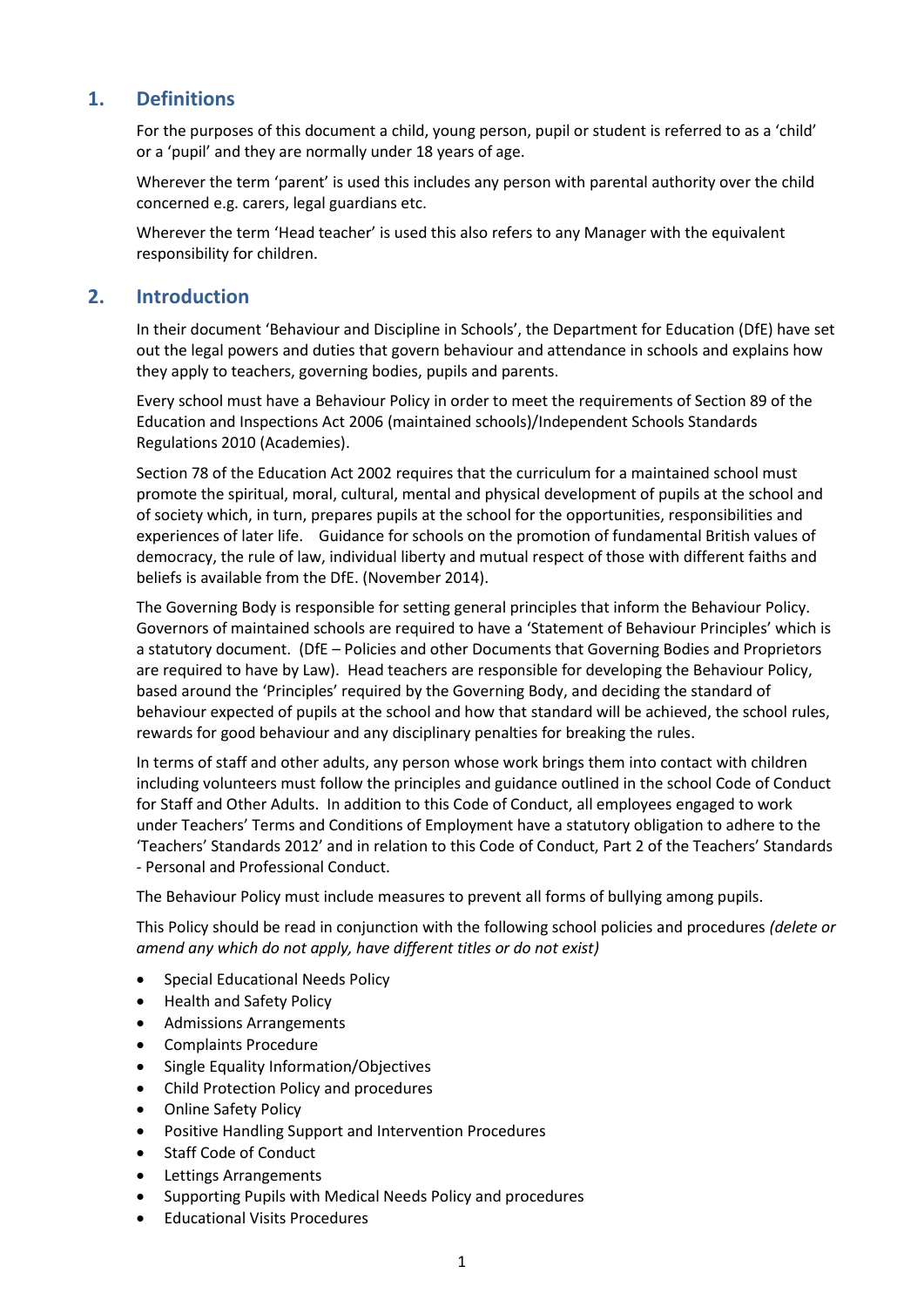• Home to School Agreement (voluntary)

## <span id="page-5-0"></span>**3. Policy Aims**

- To create an environment which encourages and reinforces good behaviour.
- To define acceptable standards of behaviour.
- To encourage consistency of response to both positive and negative behaviour.
- To promote self-esteem, self-discipline and positive relationships.
- To ensure that the school's expectations and strategies are widely known and understood.
- To encourage the involvement of both home and school in the implementation of this policy.
- To nurture healthy minds, healthy bodies and a healthy spirit.
- To enable each unique individual to flourish in an ever changing world.

The Whole School Behaviour Policy confirms the school commitment to:

- ensure that each child can develop and achieve his/her full potential, educationally, morally and spiritually;
- provide a safe and attractive environment where everyone feels welcome, happy and secure; free from disruption, violence, bullying and any form of harassment
- provide each young person with the motivation and confidence to learn effectively;
- promote self-esteem, self-discipline, proper regard for authority and positive relationships based on mutual respect;
- promote a culture of praise and encouragement in which all pupils can achieve;
- provide every pupil with appropriate high quality teaching through a broad and balanced curriculum which is appropriately differentiated to meet each pupil's individual needs;
- teach children to respect themselves and others and to take responsibility for their own action and behaviour;
- help teachers and other staff manage behaviour problems that can inhibit effective learning for all children, and to realise that we cannot always deal with problems by ourselves and that we have colleagues who are willing to assist;
- help young people to understand how behaviour affects others and the world around them;
- create a partnership of support and effective communication between home, school and the wider community;
- provide young people with an informed view of life and develop a strong sense of right and wrong enabling them to become thoughtful, caring members of society;
- value each and every child regardless of ability, race, gender or religion;
- maintain, develop and consistently apply high standards within the school and enable teachers to develop and use their own professional expertise.

The aim of this Policy is to determine the boundaries of acceptable and unacceptable behaviour, and introduce rewards and sanctions and to determine how they will be fairly and consistently applied.

In order to achieve this, the school will:

- make clear its expectations of good behaviour, through assemblies, class/school council meetings and in published documents;
- reward achievements, cubes / pasta in the jar for whole class rewards. Certificates of Merit, recognising effort and attitude, learning and good behaviour.
- treat every member of the community as individuals and respect their rights, values and beliefs;
- create a zero tolerance environment against all instances of bullying or discrimination on the basis of race, gender, ability or cultural differences;
- provide positive examples for modelling behaviour;
- promote good relationships and a sense of belonging to the community;
- intervene early to challenge undesirable behaviour;
- follow and apply consistently clear guidelines when responding to instances of unacceptable behaviour.

## <span id="page-5-1"></span>**4. School Ethos and Values**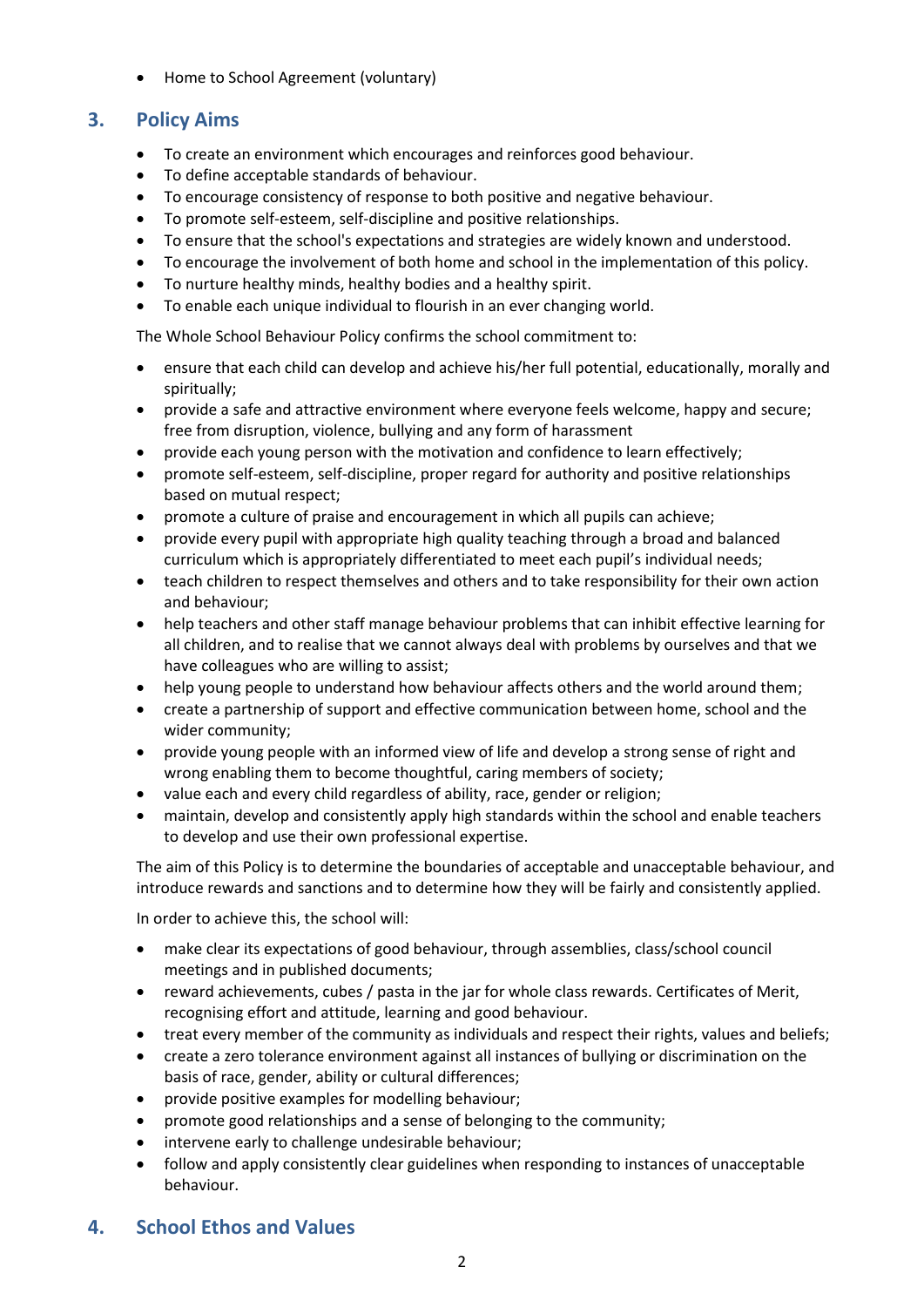Our mission is to educate our learning family, enabling each unique individual to **flourish** within an ever-changing world. We will nurture **healthy minds, healthy bodies** and a **healthy spirit.**

- *As a church school we seek to develop the following Christian Values:*
- Compassion
- Creation
- Endurance
- Forgiveness
- Friendship
- Hope
- Humility
- Justice
- Koinonia
- Peace
- Reverence
- **Service**
- **Thankfulness**
- Trust
- Wisdom

Calthwaite CE School is fully committed to every child receiving the very best education and to ensuring that all pupils reach their full potential. In order to achieve this, teachers aim to deliver outstanding lessons and the school rightly has high expectations of its pupils. We expect all members of the school community to behave well, work hard, achieve high standards appropriate to their learning abilities, show respect for one another and to ensure that Calthwaite CE School is a positive and safe place to be.

For the school to achieve a positive ethos it is essential that all members of the school community work well alongside each other and develop positive working relationships (this includes all staff and other adults working in the school, pupils and parents). Having a positive ethos helps to ensure good behaviour from pupils in school. Young people learn by example and as such, having high standards of behaviour expectations from all parties involved in their education will create adults with similarly high behaviour standards.

Through the promotion of pupils' spiritual, moral, social and cultural (SMSC) development within the curriculum, we will positively promote fundamental British values. In order to achieve this we will:

- enable pupils to develop their self-knowledge, self-esteem and self-confidence;
- enable pupils to distinguish right from wrong and to respect the civil and criminal law of England;
- encourage pupils to accept responsibility for their behaviour, show initiative, and to understand how they can contribute positively to the lives of those living and working in the locality of the school and to society more widely;
- enable pupils to acquire a broad general knowledge of and respect for public institutions and services in England;
- further tolerance and harmony between different cultural traditions by enabling pupils to acquire an appreciation of and respect of their own and other cultures;
- encourage respect for other people; and
- encourage respect for democracy and support for participation in the democratic processes, including respect for the basis on which the law is made and applied in England.

We recognise that consistency is crucial in maintaining high standards of behaviour alongside a culture that celebrates success and is not based solely on sanctions. To this end, Calthwaite CE School is committed to promoting and rewarding good behaviour. We are also committed to a united approach to managing behaviour in and out of school.

Calthwaite CE School will not tolerate bullying or intimidation of any description. A complaint of bullying will always be taken seriously.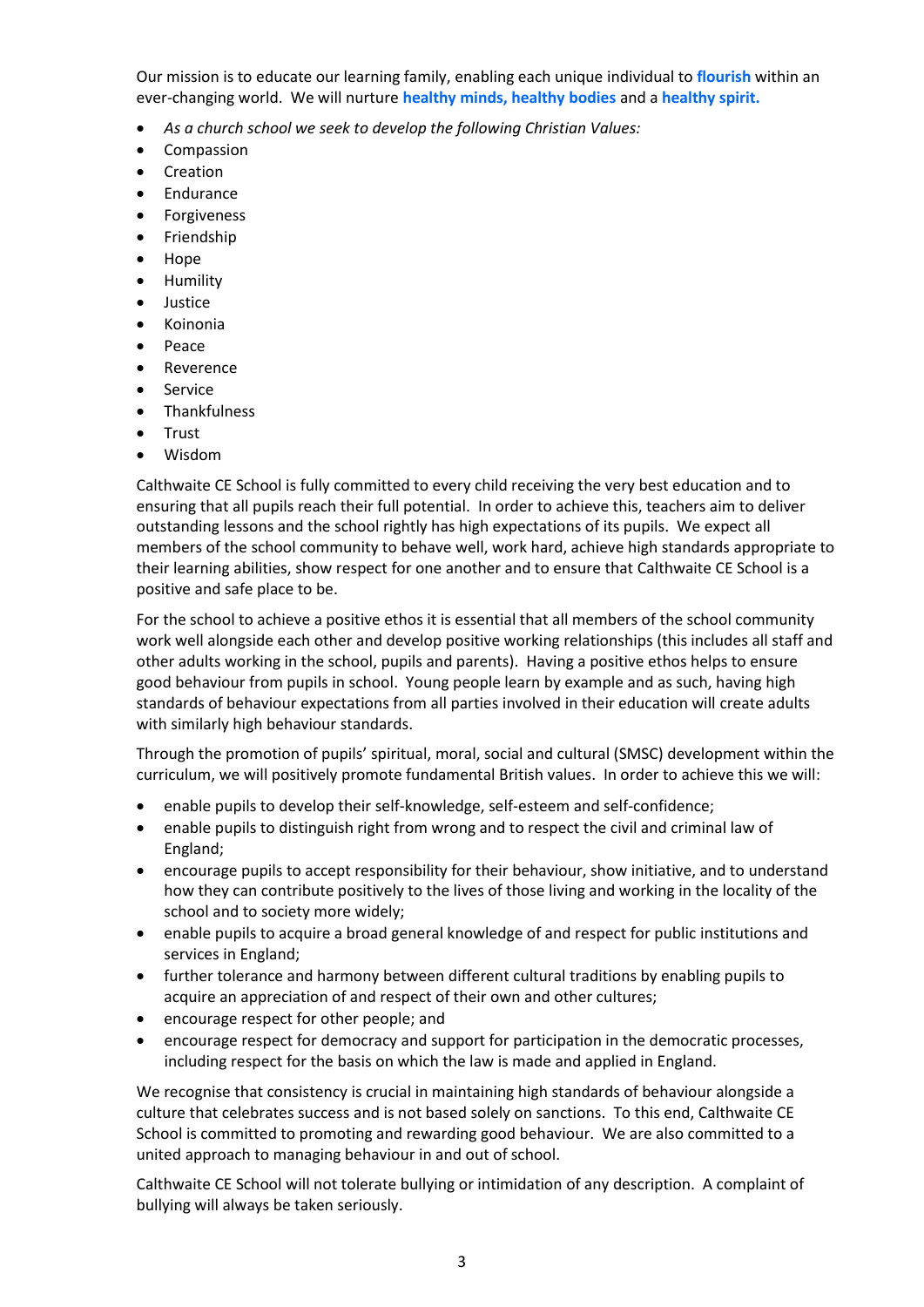## <span id="page-7-0"></span>**5. Responsibilities**

The commitment of staff, pupils and parents is vital in order to develop a positive whole school ethos. The expectations of staff, pupils and parents are outlined below.

#### <span id="page-7-1"></span>**5.1 What Pupils Can Expect from Staff**

Pupils may expect staff and other adults in the school to:

- arrive at lessons on time;
- plan and deliver good to outstanding lessons which engage and motivate you to achieve;
- allocate sufficient time for each task;
- be enthusiastic and develop positive working relationships with you and your peers in their classes;
- celebrate the success of pupils in lessons, after school activities and assemblies;
- encourage all pupils to contribute to the work in hand;
- encourage a growth mind-set for all learners;
- model and facilitate the development of positive learning habits;
- communicate both successes and concerns with parents;
- have a well organised room;
- mark or give feedback on work as soon as possible;
- set homework appropriate for the age and abilities of each pupil;
- treat you fairly;
- eliminate or control hazards which may cause you harm;
- use a range of non-verbal and verbal cues to encourage good behaviour and limit inappropriate behaviour;
- be approachable and listen to you at appropriate times;
- always take seriously any complaints of bullying or inappropriate behaviour reported to them;
- display your work;
- set high expectations, clear boundaries and regularly agree classroom and behaviour expectations;
- use rewards and, where necessary, sanctions consistently;
- model the behaviours you wish to see.

#### <span id="page-7-2"></span>**5.2 What Staff Can Expect from Pupils**

Staff may expect pupils to:

- arrive at lessons on time:
- enter the classrooms quietly;
- wear full school uniform correctly;
- sit where you are told to sit by the teacher or any other member of the school staff;
- have equipment and books for lessons, including pupil planners;
- follow classroom rules and procedures and not disrupt the learning of other pupils;
- follow instructions given by staff and other adults without arguing;
- listen attentively to the teacher who will explain the lesson, what you are going to do, why and how;
- put up your hand to indicate you wish to speak;
- use appropriate language;
- listen to others' ideas and work co-operatively;
- tell the truth and learn from your mistakes;
- care for the classroom and resources, respecting others' property;
- value other individuals and their contributions to lessons;
- lead by example creating a good role model for younger pupils in the school;
- accept responsibility for your behaviour;
- consider the needs of all the other people in the classroom;
- use ICT in accordance with school Online Safety Policy;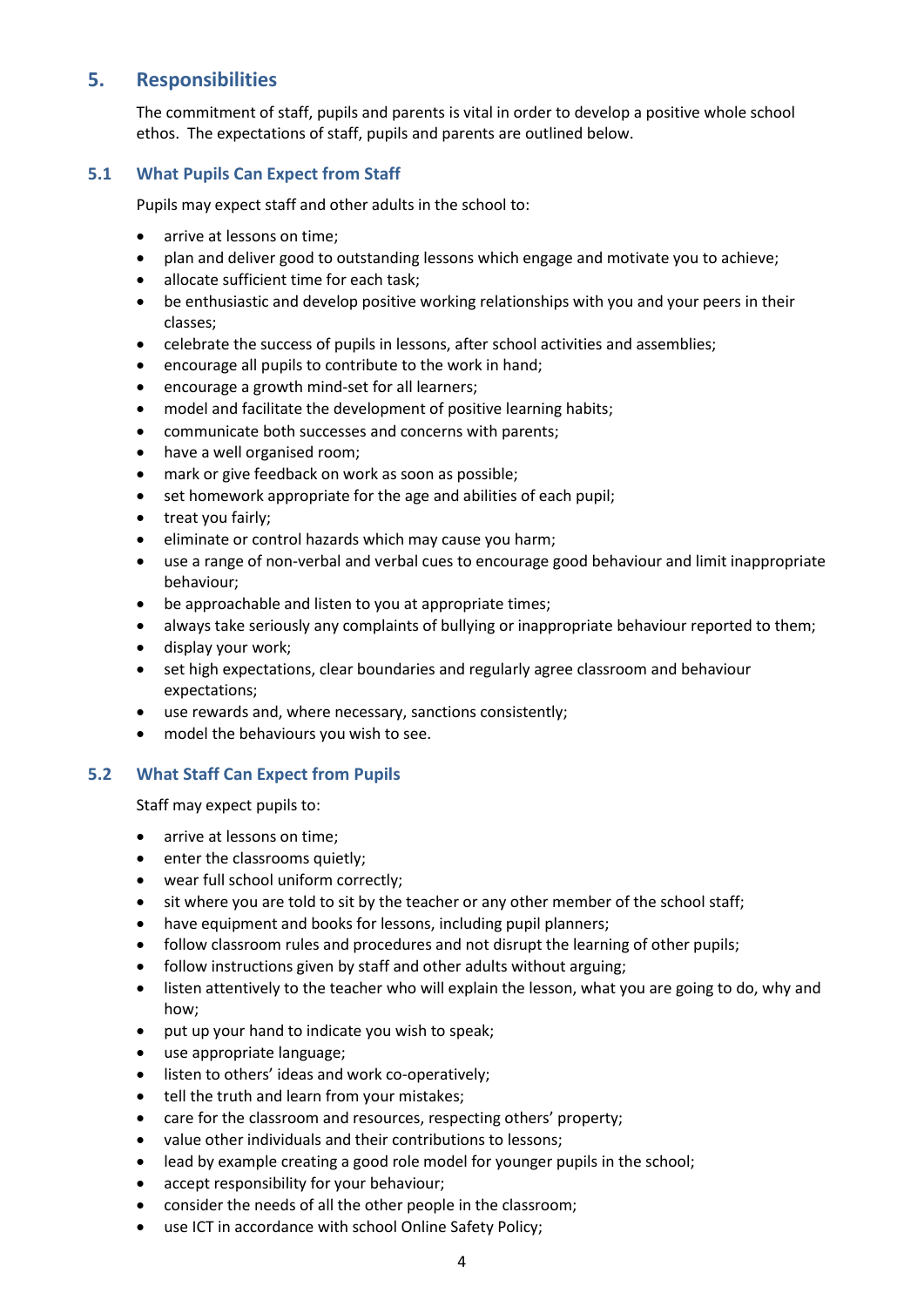- be responsible when using online technologies and not compromise the professional integrity of staff or other adults in the school community;
- report to a teacher or other adult any bullying behaviour by others including bullying with the use of technology (cyber bullying);
- behave appropriately when outside school;
- be an ambassador for the school.

#### <span id="page-8-0"></span>**5.3 What Staff Can Expect from their Colleagues**

Staff may expect colleagues and other adults in the school to:

- treat each other with respect:
- work and co-operate together for the overall good of the school community;
- respect each other's values and individual beliefs;
- treat all pupil and staff issues with the highest standards of confidentiality;
- offer support when appropriate;
- be aware of each other's job remit and respect its boundaries;
- use ICT appropriately and in accordance with the school's Online Safety Policy and staff acceptable use agreement;
- be aware of and consider the possible implications for the school, colleagues and themselves when posting on Social Network Sites;
- use on-line technology appropriately and not compromise the professional integrity of colleagues or other adults in the school community

#### <span id="page-8-1"></span>**5.4 What Staff Can Expect from Parents**

Staff and other adults in the school may expect parents to:

- treat all staff and other adults with respect;
- treat other parents, pupils and visitors to the school with respect;
- behave responsibly whilst on school premises;
- report any incidents of bullying including cyber bullying as soon as they are discovered so that the issue can be dealt with promptly by school staff;
- ensure that their child arrives at school on time;
- ensure that their child is dressed appropriately, in school uniform with any necessary equipment e.g. p.e. kit;
- ensure that their child attends school regularly and contact the school in the event of an absence or lateness;
- encourage their child to achieve their very best in school;
- encourage their child to have high standards of behaviour in and out of school;
- support the school's policies, strategies and guidelines for behaviour;
- work with school staff to help their child accept responsibility for their behaviour and actions;
- inform the school of any concerns or problems that may affect the child's work or behaviour;
- support their child's home-learning and other home-based learning activities;
- support the school in its use of rewards and sanctions;
- take some responsibility for the behaviour of their child;
- discuss any issues of concern with the class teacher or Head teacher in a calm and nonaggressive or threatening manner;
- refrain from smoking on the school premises or around entrances/exits, especially at busy times before and after school;
- refrain from using foul language in earshot of any young person at any time in or around the school premises;
- refrain from bringing dogs onto the school premises (regardless of their size or temperament) or stand with them close to the entrance gate at busy times before and after school;
- consider the implications of posting inappropriate or defamatory details on Social Network sites and the detrimental effect inappropriate comments can have on individuals and the school as a whole;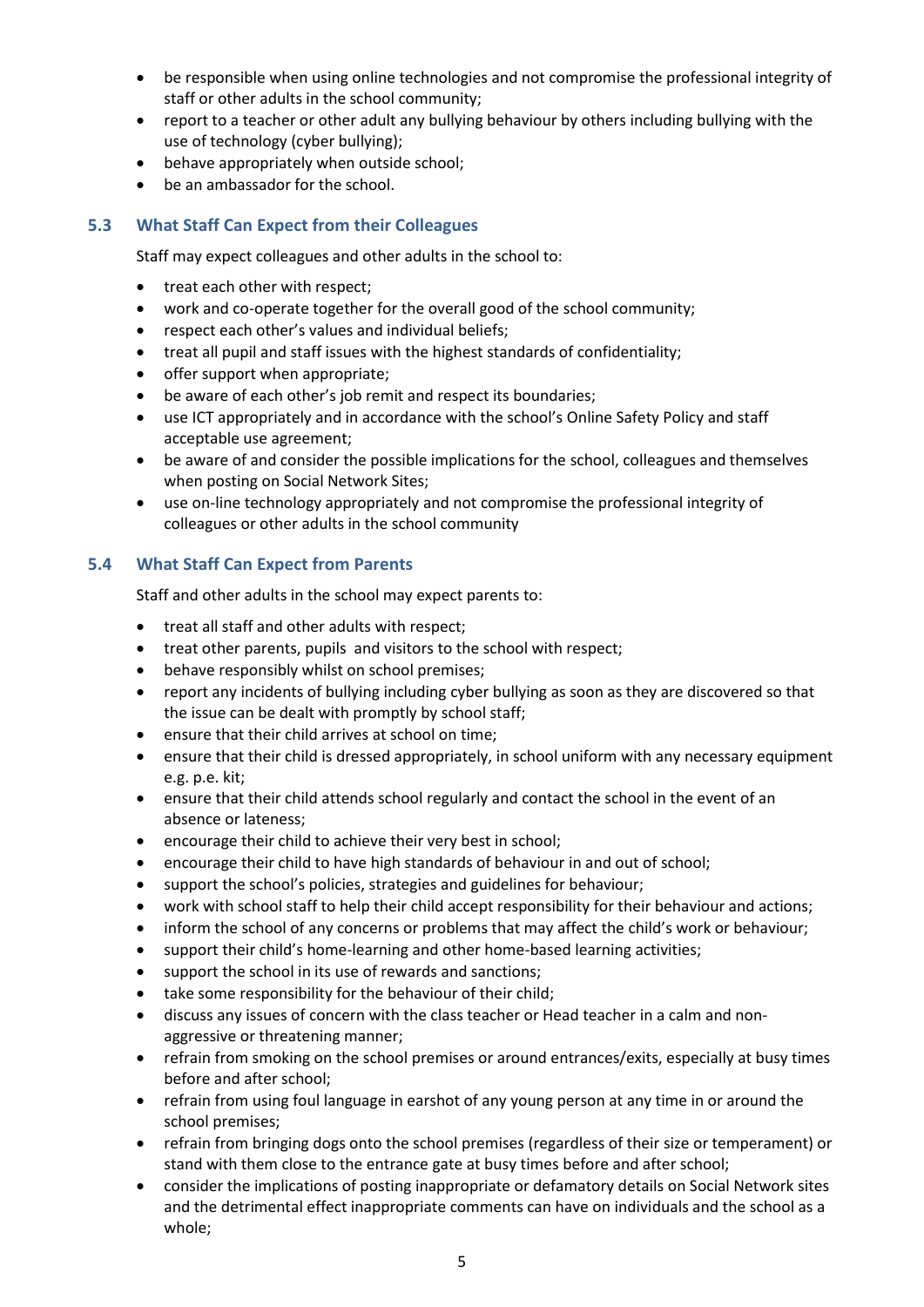- support the school's approach to Online Safety which includes not uploading or posting to the internet any pictures, video or text that could upset, offend or threaten the safety of any member of the school community or bring the school into disrepute;
- recognise the need for security and not create online media "on behalf" of the school without the Head teacher's express permission.

#### <span id="page-9-0"></span>**5.5 What Parents can Expect from Staff and other adults in the School**

Parents may expect staff and other adults working in the school to:

- treat all adults with respect;
- set high standards of work and behaviour for all children in their care;
- encourage your child to do their best at all times;
- deal promptly with any incidents of bullying regardless of whether your child is seen as either the bully or the victim;
- impose sanctions consistently in accordance with this Policy and the school system;
- promote positive behaviour and reward such behaviour in accordance with this Policy and the school system;
- promote positive behaviour beyond the school gates and impose sanctions for inappropriate behaviour which reflects negatively on the school and its values;
- discuss your child's actions with them, give a warning and ensure that your child knows what the penalty will be should they continue to misbehave. All penalties will be carried out;
- provide a balanced curriculum in order to meet the needs of each child;
- keep you informed about general school matters, and your child's individual progress;
- let you know if there are any concerns about a child's work, attendance or behaviour;
- support the child's homework and other home-based learning activities;

#### <span id="page-9-1"></span>**6. Celebrating Success**

At our school we regularly celebrate the success of all pupils in a variety of ways as we recognise that focussing on success and positive outcomes is essential in developing a positive culture and ethos across the school. The many ways we celebrate success are listed below and will be reviewed by pupils, parents and staff during the academic year.

- Verbal praise in class
- Written praise in marked work
- Sharing and celebrating success during lesson time use of circle time for pupils to discuss their own behaviour related concerns
- Sharing and celebrating success in assemblies

#### <span id="page-9-2"></span>**7. Sanctions and Consequences**

Although this school aims to focus on positives at all times, there are unfortunately occasions when a minority of pupils let themselves, the school and others down through their unacceptable or inappropriate behaviour.

#### **7.6 Exclusion**

The Government supports Head teachers in using exclusion from school as a sanction where it is warranted but we understand this is a last resort. We recognise it is our responsibility as a school to communicate to pupils, staff, and parents our behaviour expectations and the responsibility of all individuals working with pupils to ensure that no exclusion will be initiated without first exhausting other strategies or in the case of a serious incident, a thorough investigation. We have a range of policies and procedures in place to promote good behaviour and appropriate conduct, we take steps to access local support services like Inclusion Support Officers and Early Help Services, and we strive to foster good parental engagement.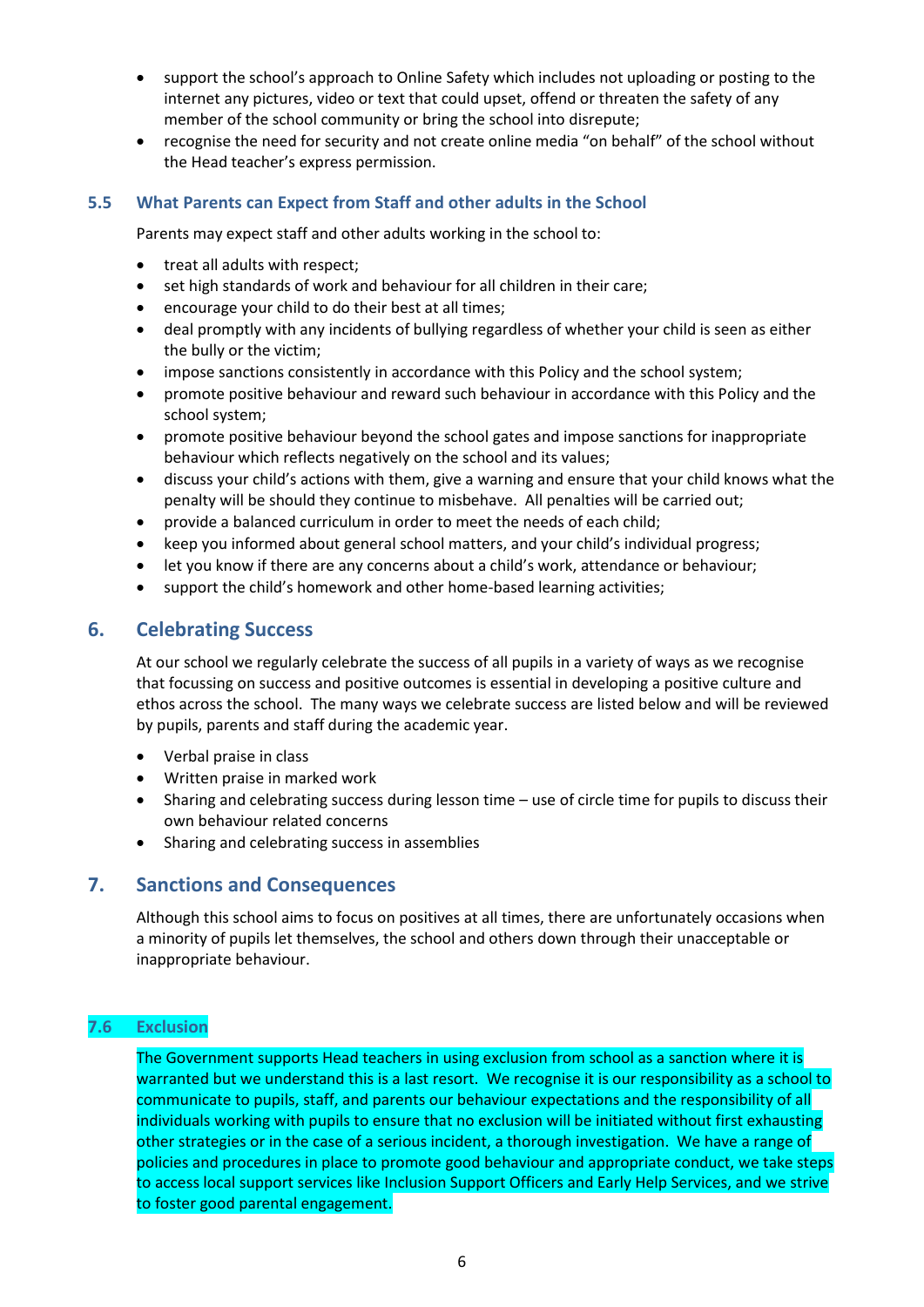#### The decision to exclude a pupil will be taken in the following circumstances:

- In response to a serious breach of the school's Behaviour Policy.
- If allowing the pupil to remain in school would seriously harm the education or welfare of other people or the pupil themselves in the school.

#### Exclusion from school in any form will be a last resort.

We want pupils to take responsibility for their behaviour and will encourage pupils to do this through restorative justice approaches which enable pupils to reflect on their behaviour and to make amends. This process does not, however, replace consequences. At our school, we know that consistency is essential for pupils to understand what is expected of them and to avoid mixed messages. It is vital that children learn early on in life that there are always consequences for poor and unacceptable behaviour which undermine the positive atmosphere of our school community.

**Level One** – Amber warning on traffic light, leading to red card if behaviour continues

- Low level disruption in class
- Calling out
- Passing notes
- Misuse of practical equipment
- Consistently off-task
- Late to lessons
- Graffiti on books, equipment or furniture
- No equipment
- Littering

**Level Two** – Red card, meeting with head teacher and parental involvement (behaviour logged on the SIMS system)

- Repeated refusal to follow instructions
- Repeated disruption to learning
- Use of inappropriate language
- Walking out of lesson without permission
- Failing to attend a break or lunchtime sanction
- Undermining/personal/discriminatory comments directed at staff
- Repeated personal or discriminatory comments directed at other students/pupils
- Inappropriate behaviour outside of school which brings the school into disrepute or reflects badly on the school image and values
- Fighting (physical)

**Level Three** – leading to internal exclusion or fixed term exclusion

- Direct swearing at a member of staff
- Violence or intimidation directed at any member of the school community or the wider community
- Out of control behaviour
- Bullying or intimidation directed at any member of the school community regardless of whether this takes place during or out of school hours
- Excessive disruptive behaviour without due regard to warnings
- Bringing in any of the items on the prohibited list.

#### <span id="page-10-0"></span>**7.1 Restorative Justice/Reflection on Actions**

Restorative justice is a process which restores relationships where there have been problems. It is an opportunity for both sides to explain what happened and to try and come up with a solution. Where there has been an issue the individuals involved will meet with a mediator who will ask them three main questions: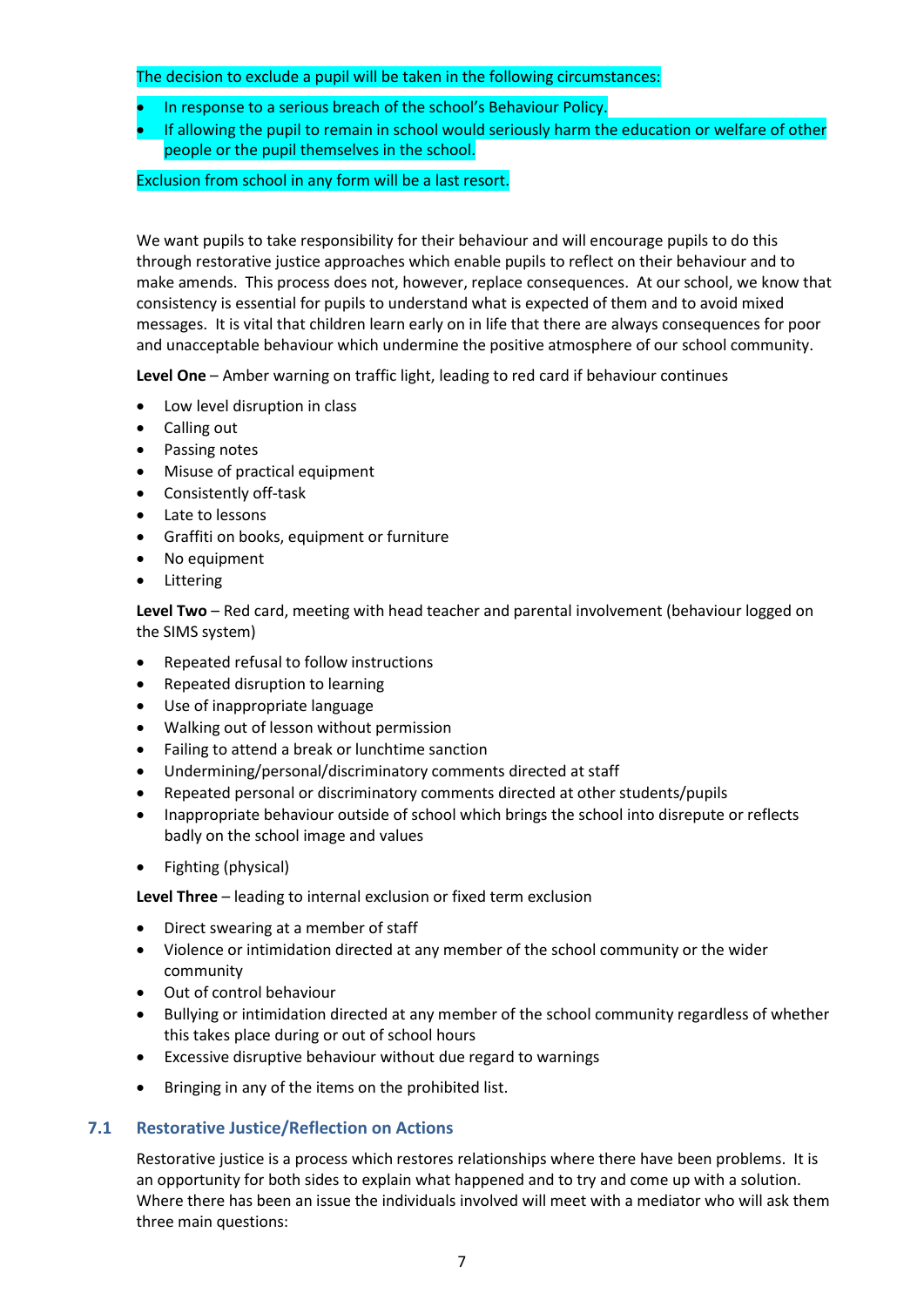- What happened?
- Who else has been affected by this?
- What can be done to prevent this happening again?

The questions have been designed so that both sides have an opportunity to hear the situation from each other. It enables them to think about how this may have affected the other person but also the other pupils and their learning. By doing this and coming up with solutions it encourages both parties to take responsibility for their actions and make them aware of the impact they are having on others. It is also very helpful to hear the other side of the story and really appreciate why others may be upset.

Restorative justice works extremely well if there has been a repeated problem for a pupil and member of staff. This is because it gives them an opportunity to air their differences, appreciate how the other feels, and move on in a positive light, always with the aim to solve the problem, move on and prevent the same situation arising again.

Restorative justice also works very well when pupils fall out with each other, allowing them to see the impact of their actions, apologise if necessary and put it behind them.

Meetings are always held in a neutral place with a mediator who is not involved. The mediator's job is to keep everyone calm and civil and help those involved to move forward to restore the relationship.

Reflection on actions is normally used to allow the individual to reflect on their behaviour and to allow the pupil to decide for themselves why their behaviour was inappropriate and how it might have affected others in the school. Pupils are generally asked to write down their reasons for the behaviour and how that behaviour could be improved or what alternatives to the inappropriate behaviour might have been possible if the same circumstances arise again.

#### <span id="page-11-0"></span>**7.2 Sanctions and Disciplinary Action**

There is a clearly defined process for issuing sanctions in this school. Where possible pupils are issued with a warning to enable them to rectify their behaviour though there are times when the nature of the behaviour does not warrant a warning as it is so serious. The school uses a wide range of consequences for poor behaviour which are outlined in more detail below.

#### <span id="page-11-1"></span>*Pupil Behaviour Logs*

Where the pupil does not respond to warnings, they are issued with a Behaviour Log which is held centrally on the SIMS computer system. When the pupil receives high numbers of these, they trigger school reflection time during a lunch or other playtime.

#### <span id="page-11-2"></span>*Screening, Searching and Confiscation*

The school follows Government advice when confiscating items from pupils which is outlined in their document "Screening, Searching and Confiscation – Advice for Head teachers, Staff and Governing Bodies – February 2014 (A copy of this document is available from the school on request or to download from the DfE Website).

The following items are what are termed 'Prohibited Items' and their presence on school premises or if found on an individual pupil will lead to the highest sanctions and consequences:

- Knives
- Firearms/weapons
- Illegal drugs
- Alcohol
- **Fireworks**
- Tobacco and cigarette papers
- Pornographic or unsuitable images
- Stolen items
- Any article that the member of staff (or other authorised person) reasonably suspects has been, or is likely to be, used: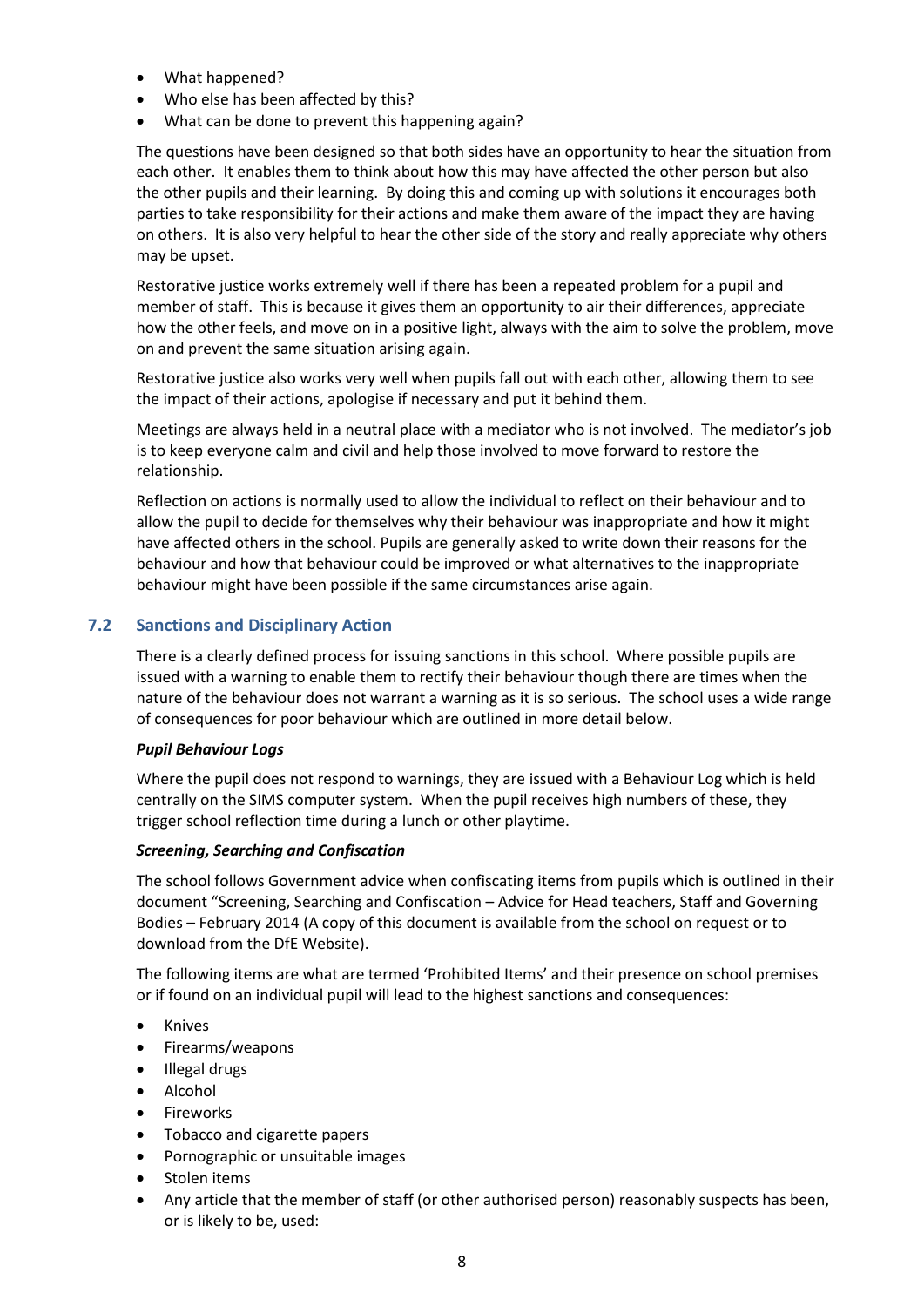i) to commit an offence,

ii) to cause personal injury to, or damage to the property of, any person (including the pupil)

Head teachers and authorised staff can also search for any item banned by the school rules which has been identified in the rules as an item which may be searched for.

The following are items which are banned by the school under the school rules:

- Mobile phones used in class
- MP3 players or similar used in class
- Jewellery not in accordance with the school uniform policy
- Lighters or matches

The school will confiscate any electronic items being used inappropriately on the premises such as mobile phones, MP3 players etc. Pupils are allowed to bring these to school, with notification from parents to the Head teacher on the understanding that they remain switched off and in bags during lessons and other directed time.

Staff in this school have the right to confiscate, search and ultimately delete any media which they "reasonably suspect" is being used to bully or otherwise cause an individual harm.

Staff have the power to search pupils with their consent for any item banned under the school rules. This includes searching lockers and bags.

Where items are 'prohibited' as outlined above, these will not be returned to pupils and will be disposed of by the school according to the DfE advice and statutory guidance 'Screening, Searching and Confiscation – Advice for Head teachers, staff and Governing Bodies'. Pupils must not bring any of the items listed above on to school premises. The school will automatically confiscate any of the 'prohibited' items and staff have the power to search pupils **without** their consent for such items. There will be severe penalties for pupils found to have 'prohibited' items in school. In certain circumstances this may lead to permanent exclusion.

#### <span id="page-12-0"></span>*Removal from Class*

Where a pupil fails to respond to repeated warnings and reminders to improve an aspect of behaviour which disrupts the learning of others, the teacher will ask for the Head teacher or other senior teachers in his absence, to join the lesson and remove the pupil in order to limit disruption to others. In such circumstances, the pupil will automatically receive a red card and therefore miss playtime. Pupils may also be removed from class for more serious misconduct without the use of warnings.

#### <span id="page-12-1"></span>*Homework / Work Incomplete*

When a pupil consistently fails to complete learning activities in the allotted time, they are required to give up some of their playtime to complete tasks to a reasonable standard.

#### <span id="page-12-2"></span>*Other examples of sanctions*

- Verbal warning
- Moved seat or place to sit by an adult / or to work on your own.
- Missed playtime
- Time out with senior staff / Head teacher. This will sometimes be for the remainder of the morning, lunchtime or afternoon session.

#### <span id="page-12-3"></span>*Fixed Term Exclusion*

We will endeavour to avoid exclusion from school at all costs. A decision to exclude a pupil for a fixed period is taken only in response to very serious breaches of the school's Whole School Behaviour Policy, including persistent disruptive behaviour, where these are not serious enough to warrant permanent exclusion and lesser sanctions such as missing playtimes are considered inappropriate.

#### <span id="page-12-4"></span>*Permanent Exclusion*

A decision to exclude a pupil **permanently** will be taken only: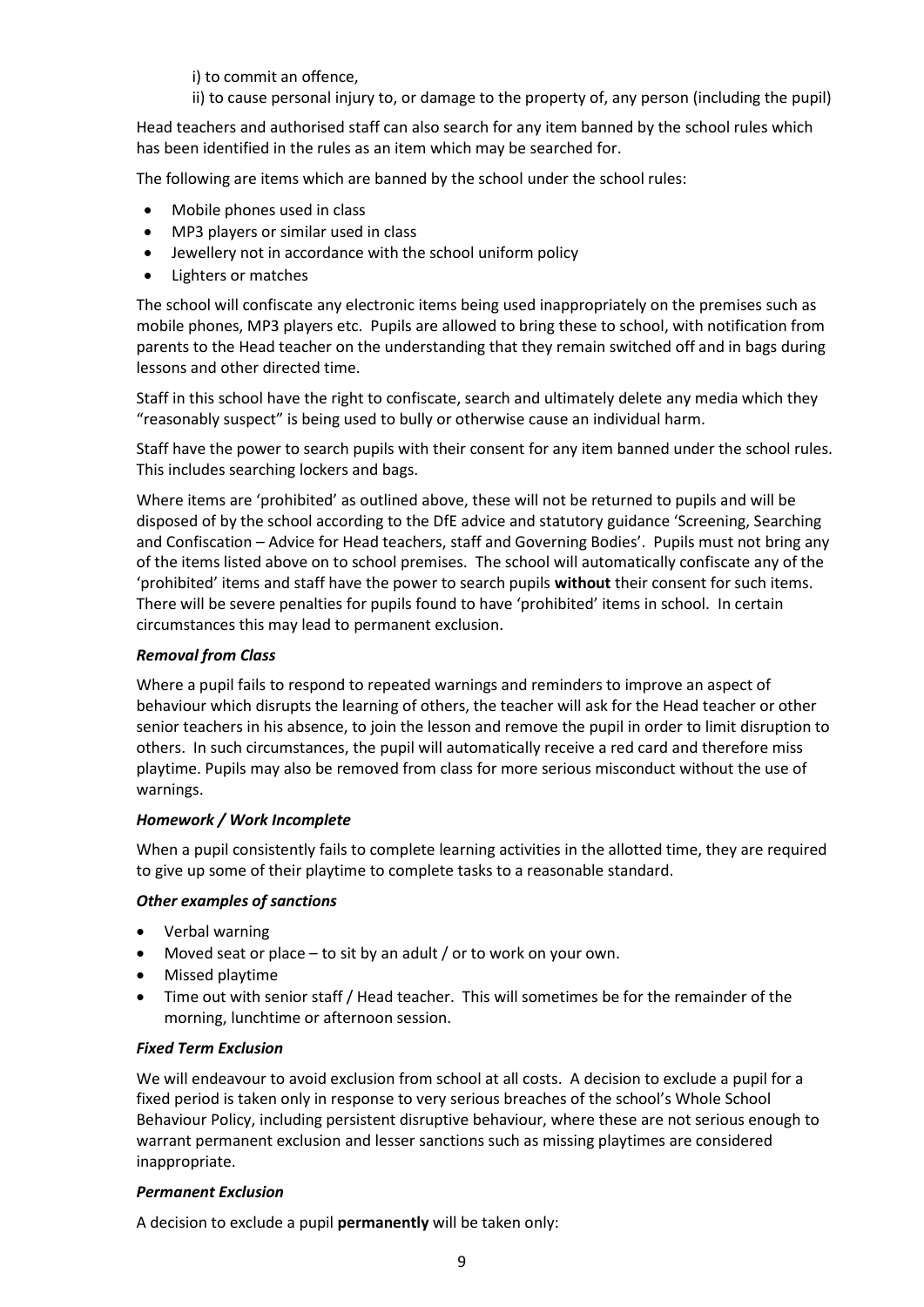- a) In response to serious breaches of the school's Whole School Behaviour Policy; and
- b) If allowing the pupil to remain in school would seriously harm the education or welfare of the pupil or others in the school

A decision to exclude a pupil **permanently** is a serious one and will only be taken where the basic facts have been clearly established on the balance of probabilities and taking into account all the circumstances, the evidence available and the need to balance the interests of the pupil against those of the whole school community. It will usually be the final step in a process for dealing with disciplinary offences following a wide range of other strategies which have been tried without success. It is an acknowledgement by the school that it has exhausted all available strategies for dealing with the pupil and will normally be used as a last resort.

There will, however, be exceptional circumstances where, in the Head teacher's judgement, it is appropriate to permanently exclude a pupil for a first or 'one-off' offence.

#### <span id="page-13-0"></span>*Exclusions - The Right of Appeal and Legal Duties*

Depending on the type of exclusion, in most cases, parents have the right to make representations to the governing body (or discipline committee). In all cases of permanent exclusion, parents have the additional right to appeal to an independent appeal panel.

The school has a duty to provide suitable full-time education for the excluded pupil from the sixth school day of any fixed period of exclusion of more than five consecutive school days. Local Authorities are under a duty to provide suitable full-time education from the sixth school day of a permanent exclusion.

#### <span id="page-13-1"></span>*Home School Agreements*

There is no statutory requirement to have, or to ask parents to sign, a Home School Agreement that outlines the responsibilities of the parent and the school; including those around behaviour and attendance.

## <span id="page-13-2"></span>**8. Attendance and Punctuality**

The school is required by law to keep a record of pupil attendance. In an emergency, such as a fire, it is essential that we have an accurate record of who is in school. Good attendance and punctuality are essential for good learning. They are also essential skills for later life. Pupils who are late are recorded as late on a regular basis and challenging conversations will be had between the Head teacher and the parents.

If pupils are late or do not attend:

- Parent should telephone the school in the morning on the first day of their child's absence.
- Any absence needs to be explained, on return to school, by a letter or phone call from parent.
- Parent should contact the school again if an absence is more than three days. If they do not do so, the school will make attempts to contact them. In some circumstances this may also involve a home visit.

On return to school, it is the pupil's responsibility to seek advice on completing any work missed. If a pupil is late to class he/she must catch up on work missed.

We strongly discourage parents from taking their children out of school for holidays or family outings during the school term. The Head teacher is no longer able to grant any leave of absence during term time unless there are 'exceptional' circumstances. Absences taken without the authorisation of the Head teacher will be recorded as 'unauthorised'.

#### <span id="page-13-3"></span>**9. Homework**

Parents/carers/guardians are encouraged to contact the school if it appears that homework is not being set. All homework must be completed by the due deadline. Pupils are encouraged to plan out their homework and coursework. Homework should be named, dated and well presented.

If homework is not completed: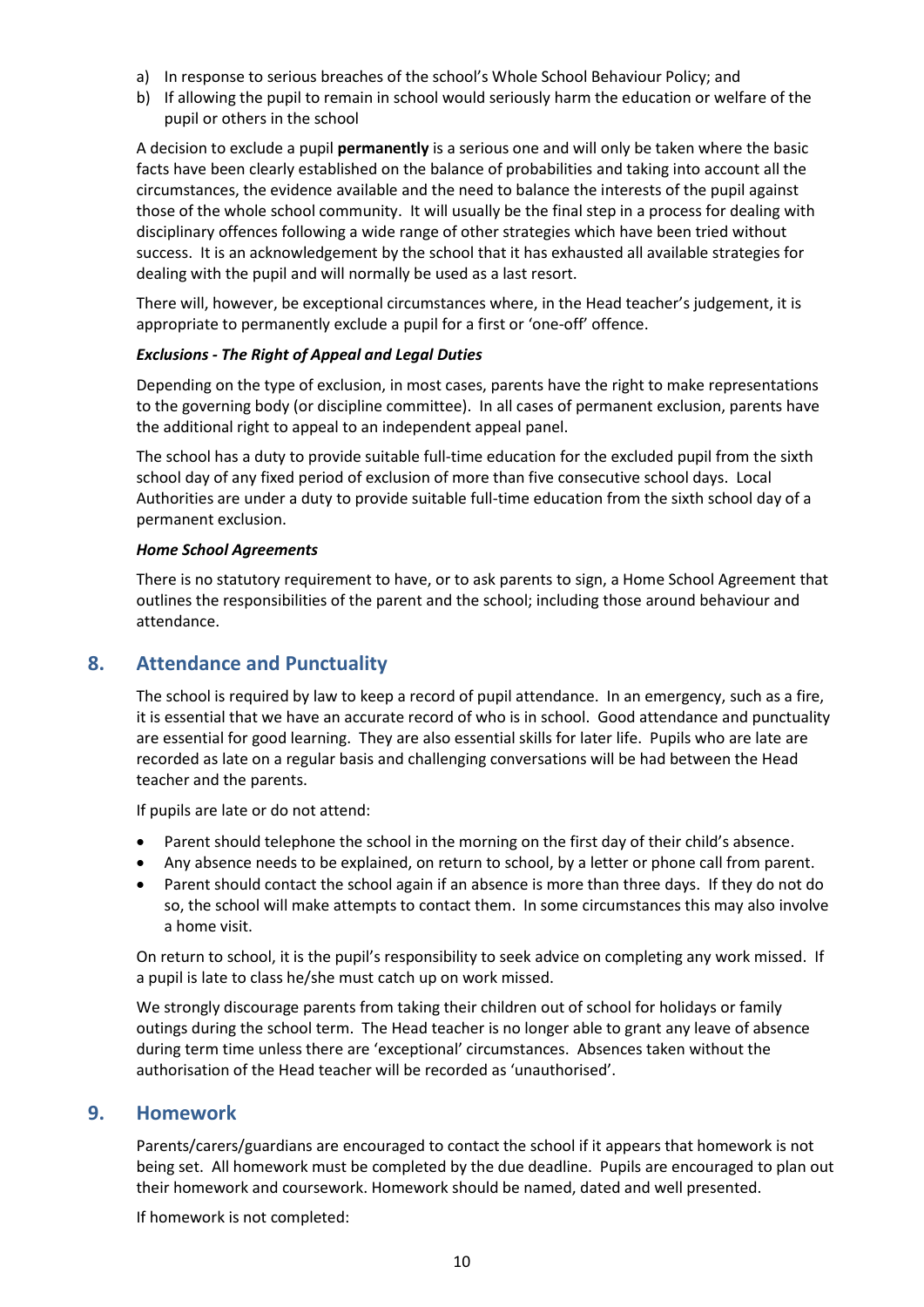- parents may use the Pupil Planner to write an explanation if there is a good reason why a child was unable to complete their homework
- the teacher should be told before or at the beginning of the lesson
- the teacher may record non-completion of work in the Pupil Planner so that parents may see it
- the teacher may keep the pupil in an informal detention at break or lunchtime to complete the work.

## <span id="page-14-0"></span>**10. Pupil Conduct and Misbehaviour Outside the School Premises**

#### <span id="page-14-1"></span>**10.1 What the Law Allows**

Teachers have a statutory power to discipline pupils for misbehaving outside of the school premises. Section 89(5) of the Education and Inspections Act 2006 gives Head teachers a specific statutory power to regulate pupils' behaviour in these circumstances "to such extent as is reasonable."

Subject to the school's Behaviour Policy, the teacher may discipline a pupil for:

- any misbehaviour when the child is:
	- $\triangleright$  taking part in any school-organised or school-related activity; or
	- ➢ travelling to or from school; or
	- $\triangleright$  wearing the school uniform; or
	- $\triangleright$  in some other way identifiable as a pupil at the school.
- or misbehaviour at any time, whether or not the conditions above apply, that:
	- $\triangleright$  could have repercussions for the orderly running of the school: or
	- $\triangleright$  poses a threat to another pupil or member of the public; or
	- $\triangleright$  could adversely affect the reputation of the school.

#### <span id="page-14-2"></span>**10.2 Out of School Behaviour**

This school is committed to ensuring our pupils act as positive ambassadors for us. Taking the above into account, we expect the following:

- good order on all transport (including public transport) to and from school, educational visits or other placements such as work experience or college courses;
- good behaviour on the way to and from school;
- positive behaviour which does not threaten the health, safety or welfare of our pupils, staff, volunteers or members of the public;
- reassurance to members of the public about school care and control over pupils in order to protect the reputation of the school;
- protection for individual staff and pupils from harmful conduct by pupils of the school when not on the school site.

The same behaviour expectations for pupils on the school premises apply to off-site behaviour.

#### <span id="page-14-3"></span>**10.3 Sanctions and Disciplinary Action – Off-site Behaviour**

Sanctions may be given for poor behaviour off the school premises which undermines any of the above expectations and regardless of whether or not it is an activity supervised directly by school staff. Sanctions may be in the form of detention, fixed term exclusion or in very serious cases, permanent exclusion. In issuing sanctions, the following will be taken into account:

- The severity of the misbehaviour.
- The extent to which the reputation of the school has been affected.
- Whether pupils were directly identifiable as being members of the school.
- The extent to which the behaviour in question could have repercussions for the orderly running of the school and/or might pose a threat to another pupil or member of staff (e.g. bullying another pupil or insulting a member of staff).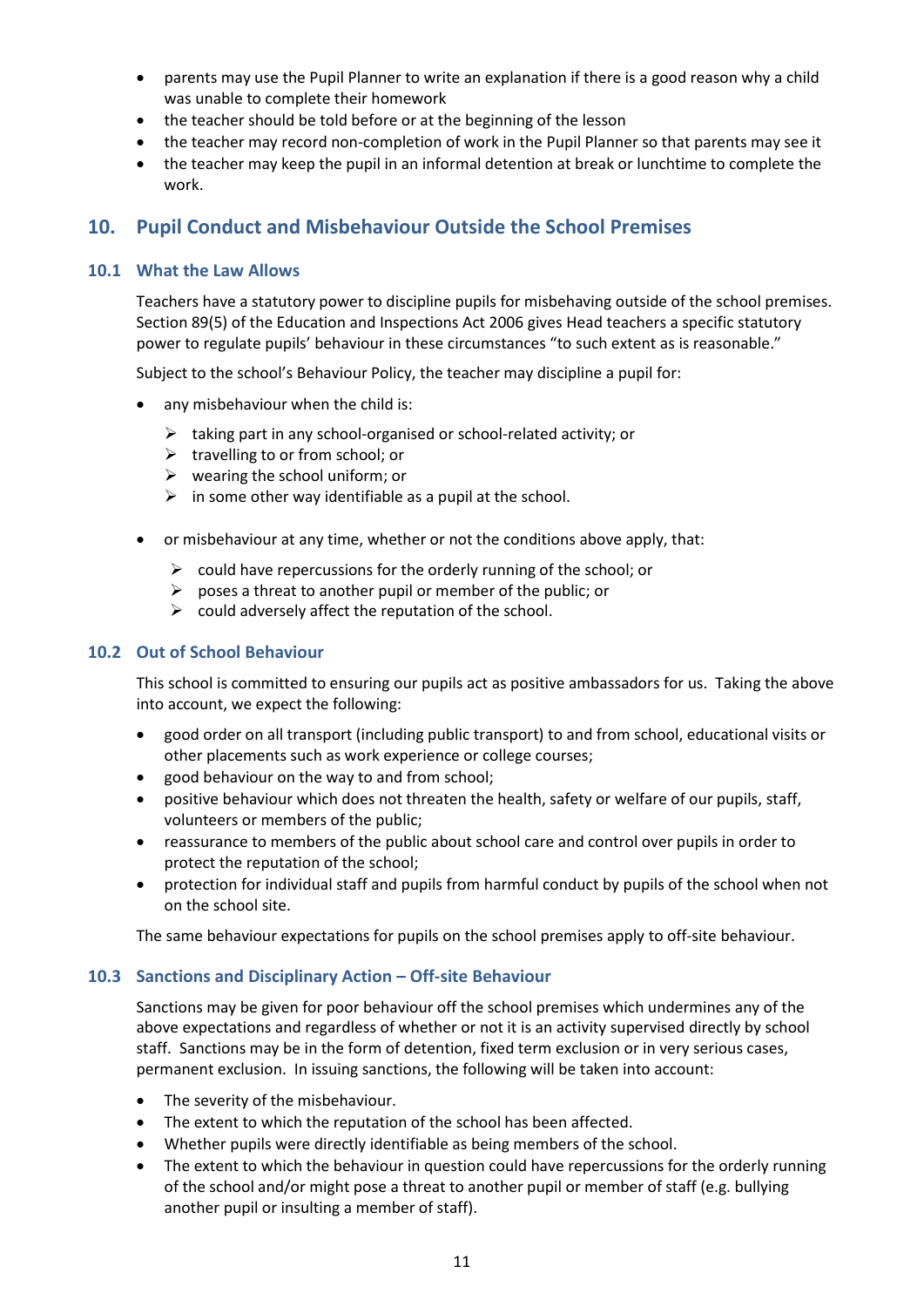• Whether the misbehaviour was whilst the pupil was on work experience, taking part in a course as part of a school programme, participating in a sports event (and in any situation where the pupil is acting as an ambassador for the school) which might affect the chances or opportunities being offered to other pupils in the future.

#### <span id="page-15-0"></span>**10.4 Pupil Support**

We aim to support all our pupils to ensure that every child succeeds during their time at Calthwaite CE School. Where it becomes clear that a child is having on-going difficulties in managing their behaviour, there are a wide range of strategies which are used to support pupils.

- Monitoring report cards with targets to promote success in lessons
- Increased communication between home and school
- Individual support plans
- Support from the Inclusion Support Team which consists of the SENCo (Special Educational Needs Co-ordinator), teaching assistants, school mentor, inclusion support manager, home school liaison officer, work related learning co-ordinator etc.
- Small group work or 1:1 support in self-esteem, emotional literacy, anger management, nurture group sessions etc.
- Additional literacy or numeracy support where this is identified as a barrier to learning and impacts on the child's behaviour
- Alternative curriculum provision
- Reduced timetable
- Referral to outside agencies such as Educational Psychologist, Mental Health Worker, Behaviour Specialists etc.

## <span id="page-15-1"></span>**11. The Use of Reasonable Force**

In order to maintain the safety and welfare of our pupils, it may sometimes be necessary to use reasonable force on a pupil, as permitted by law.

The Governing Body have taken account of advice provided by the DfE - *Use of reasonable force: advice for head teachers, staff and governing bodies* and the school's public sector equality duty set out in section 149 of the Equality Act 2010.

Force is generally used for two different purposes, either to control pupils or to restrain them. Control can mean either passive contact (standing between two pupils or blocking a pupil's path) or active physical contact (leading a pupil by the hand or arm, ushering a pupil away by placing a hand in the centre of the back).

All members of school staff have a legal power to use reasonable force. This power also applies to people whom the Head teacher has temporarily put in charge of pupils such as unpaid volunteers or parents accompanying pupils on a school organised visit.

Any use of force by staff will be reasonable, lawful and proportionate to the circumstances of the incident and the seriousness of the behaviour (or the consequences it is intended to prevent). Reasonable force will be used only when immediately necessary and for the minimum time necessary to achieve the desired result and in order to prevent a pupil from doing or continuing to do any of the following:

- committing a criminal offence
- injuring themselves or others
- causing damage to property, including their own
- engaging in any behaviour prejudicial to good order and discipline at the school or among any of its pupils, whether that behaviour occurs in a classroom or elsewhere.

Force will **never** be used as a punishment.

Whether it is reasonable to use force and to what degree, also depends on the age and understanding of the pupil and whether they have Special Educational Needs or disabilities. Medical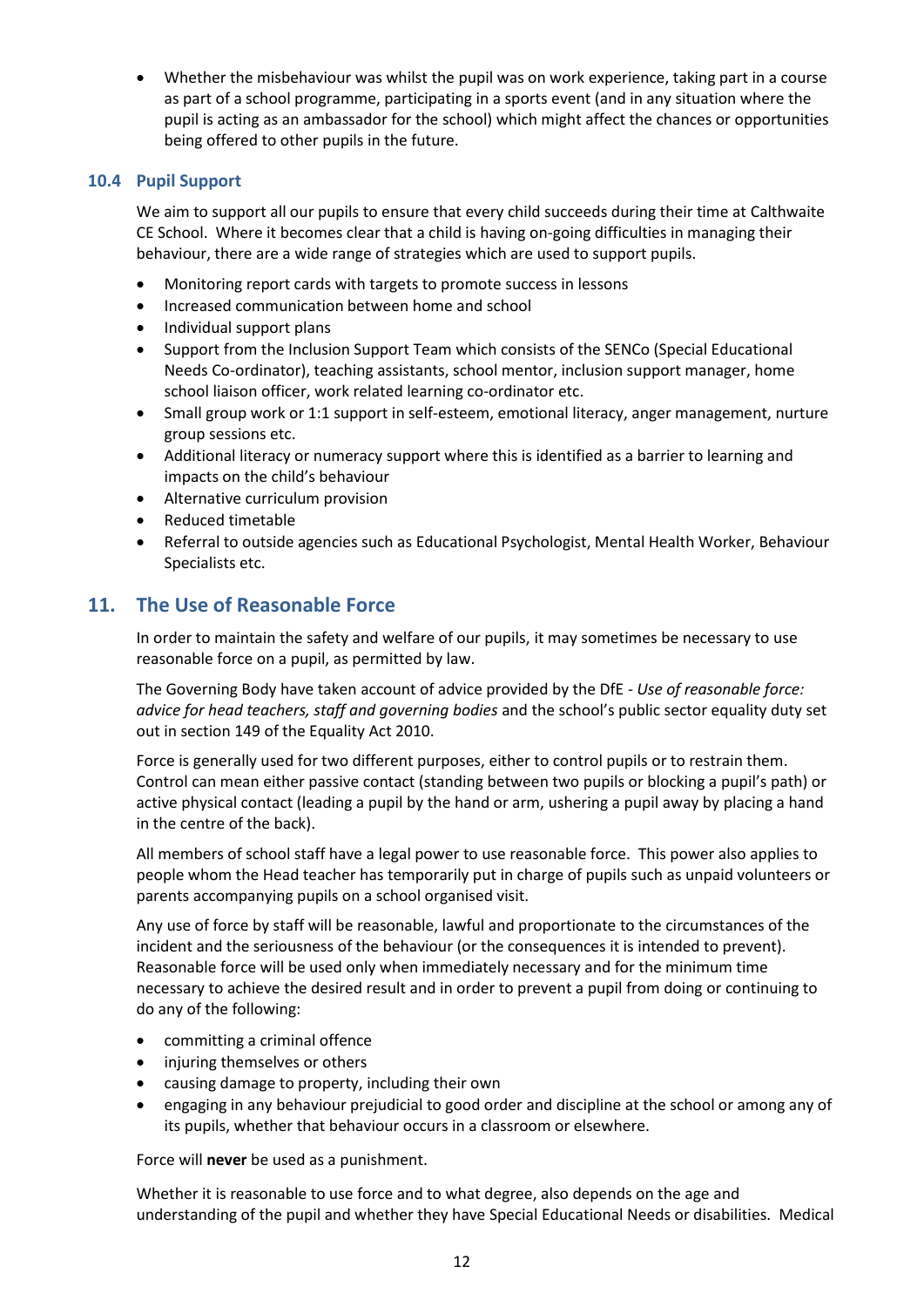advice will always be sought about the safest way to hold pupils with specific health needs, special educational needs and disabilities.

#### <span id="page-16-0"></span>**11.1 Action as a result of Self-defence or in an Emergency**

All staff including teaching assistants, lunchtime supervisors, admin staff and the site management have the right to defend themselves from attack, providing they do not use a disproportionate degree of force to do so. Similarly in an emergency, if for example, a pupil was at immediate risk of injury or at the point of inflicting injury on someone else, any member of staff is entitled to intervene. A volunteer helping in school would not be expected to work with a child who is known to need physical restraint as indicated in their Behaviour Management Plan.

#### <span id="page-16-1"></span>**11.2 Circumstances in which reasonable force might be used**

Circumstances in which reasonable force might be used include the following:

- Pupils found fighting will be physically separated.
- Pupils who refuse to leave a room when instructed to do so may be physically removed.
- Pupils who behave in a way which disrupts a school event or a school trip or visit may be physically removed from the situation.
- Restraint may be used to prevent a pupil leaving a classroom where allowing him or her to do so would risk their safety or lead to disruptive behaviour. This may also include leading a pupil by the arm out of a classroom (Team Teach 'Caring C').
- Pupils at risk of harming themselves or others through physical outbursts will be physically restrained.
- In order to prevent a pupil from attacking a member of staff or another pupil.
- To prevent a pupil causing injury or damage by accident, by rough play, or by misuse of dangerous materials or an object.

#### <span id="page-16-2"></span>**11.3 Power to Use Reasonable Force when Searching Without Consent**

In addition to the general power to use reasonable force, the Head teacher and authorised staff can use such force as is reasonable given the circumstances to conduct a search for 'prohibited items'. See Section 6.2 above.

#### <span id="page-16-3"></span>**11.4 Unreasonable Force**

The type of force which will never be acceptable in our school includes:

- holding round the neck or any other hold that might restrict breathing;
- kicking, slapping or punching;
- forcing limbs against joints (e.g. arm locks);
- tripping or holding by the hair or ear;
- holding face down on the ground.

#### <span id="page-16-4"></span>**11.5 Staff training**

All members of staff will receive training about the use of reasonable force appropriate to their role to enable them to carry out their responsibilities. This will include training on any restraint techniques which must not be used because they are known to present an unacceptable risk when used on children and young people. Some staff will receive additional training on the appropriate techniques which may be used to physically restrain pupils. The training will be to an approved nationally acceptable level and will be regularly refreshed.

#### <span id="page-16-5"></span>**11.6 Behaviour Management Plans**

A pupil with a known challenging behaviour, a medical condition which affects behaviour patterns or who has special educational needs may be the subject of a Behaviour Management Plan. This Plan sets out specific ways in which the behaviour is controlled whilst on school premises and during any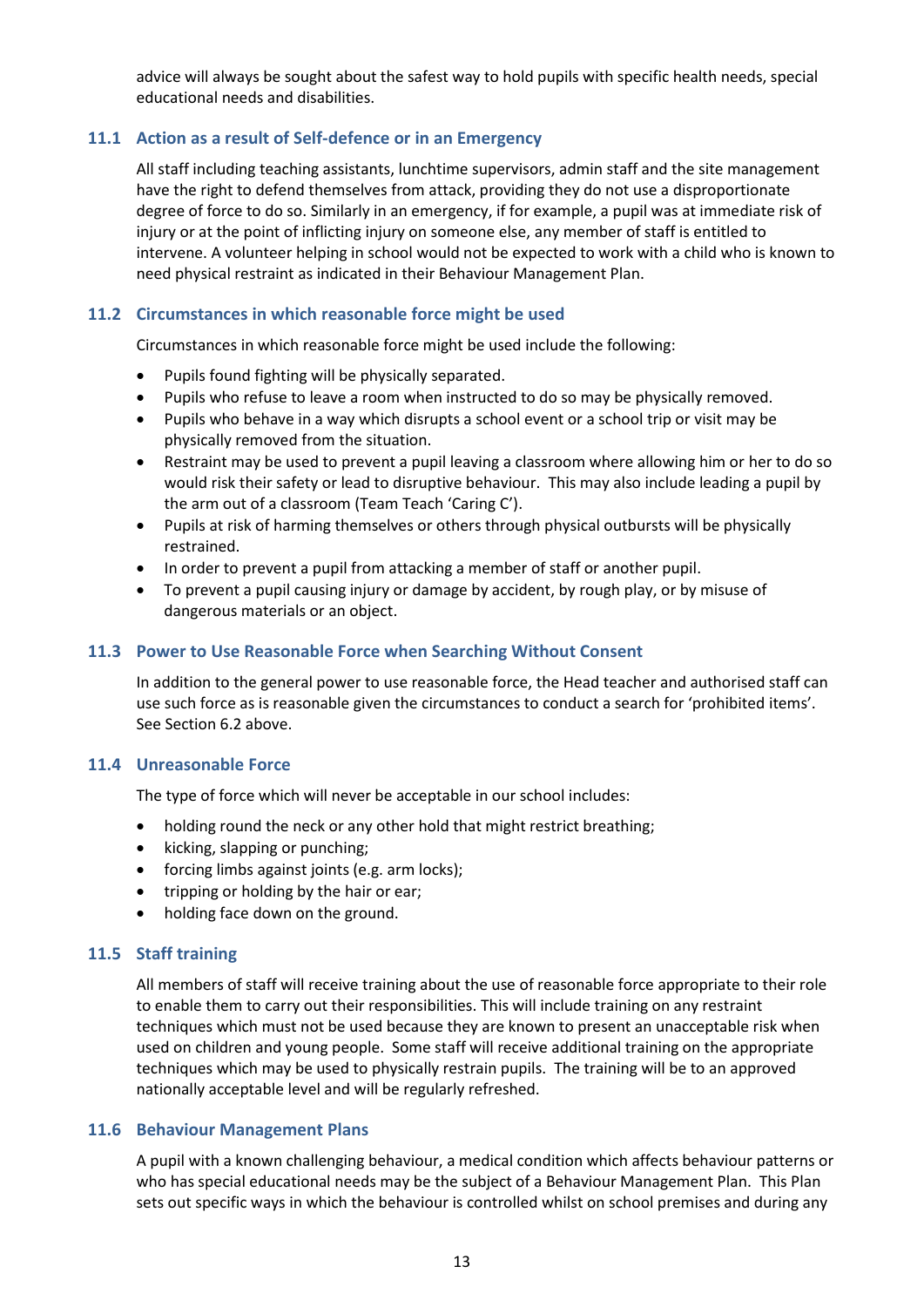off-site visit. It may also include details on managing the pupil's behaviour whilst travelling to school on organised home-school transport.

In such circumstances, parents will always be made aware of their child's Behaviour Management Plan and will be asked to contribute to the content and control measures implemented in an attempt to apply consistency of sanctions and rewards both in school and at home. Wherever possible and appropriate, the child concerned will also be involved in creating the Behaviour Management Plan.

#### <span id="page-17-0"></span>**11.7 Informing Parents when Reasonable Force has been Used**

In accordance with current good practice, the school will speak to parents about serious incidents involving the use of force and will record such serious incidents.

In making a decision about informing parents, the following will be taken into account:

- the pupil's behaviour and level of risk presented at the time of the incident;
- the degree of force used;
- the effect on the pupil or member of staff concerned; and
- the child's age.

All incidents when 'physical restraint' as opposed to 'physical control' is used will be recorded as soon as possible and details passed on to the Head teacher (or deputy in the absence of the Head teacher) who will follow up the incident where necessary. The following must be recorded:

- all incidents where unreasonable use of force is used;
- any incident where substantial force has been used e.g. physically pushing a pupil out of a room;
- use of restraint;
- an incident where a pupil is distressed though clearly not overreacting.

The following criteria will be used when considering the need for recording:

- (a) Did the incident cause injury or distress to a member of staff or pupil?
- (b) Even though there was no apparent injury or distress, was the incident sufficiently serious in its own right? Any use of restrictive holds, for example, fall into this category;
- (c) Did the incident justify force? This is particularly relevant where the judgement is finely balanced;
- (d) Does recording it help to identify and analyse patterns of pupil behaviour?

If the answer to any of the questions is 'yes', a written record should be made and held in a secure central location or recorded in the bound Record of Physical Intervention book (blue) and all other notes taken at the time are to be kept.

In all instances of the use of physical restraint, parents will be informed the same day, by phone and in writing, and invited into the school to discuss the incident unless to do so would result in significant harm to the pupil, in which case, the incident will be reported to the Cumbria Safeguarding Hub by the Head teacher/DSL.

All injuries will be reported and recorded in accordance with school procedures.

#### <span id="page-17-1"></span>**11.8 Post Incident Support**

Serious incidents can create upset and stress for all concerned. After the incident ends it is important to ensure any staff and pupils involved are given first aid treatment for any injuries. Emotional support may also be necessary. Where required, immediate action will be taken to access medical help for any injuries that go beyond basic first aid. The school will then make a decision about how and when to contact the parents of the pupil to engage them in discussing the incident and setting out subsequent actions. After the incident the Head teacher and/or other staff will:

- (a) ensure the incident has been recorded;
- (b) decide whether multi-agency partners need to be engaged and, if so, which partners;
- (c) hold the pupil to account so that he or she recognises the harm caused or which might have been caused. This may involve the child having the chance to redress the relationship with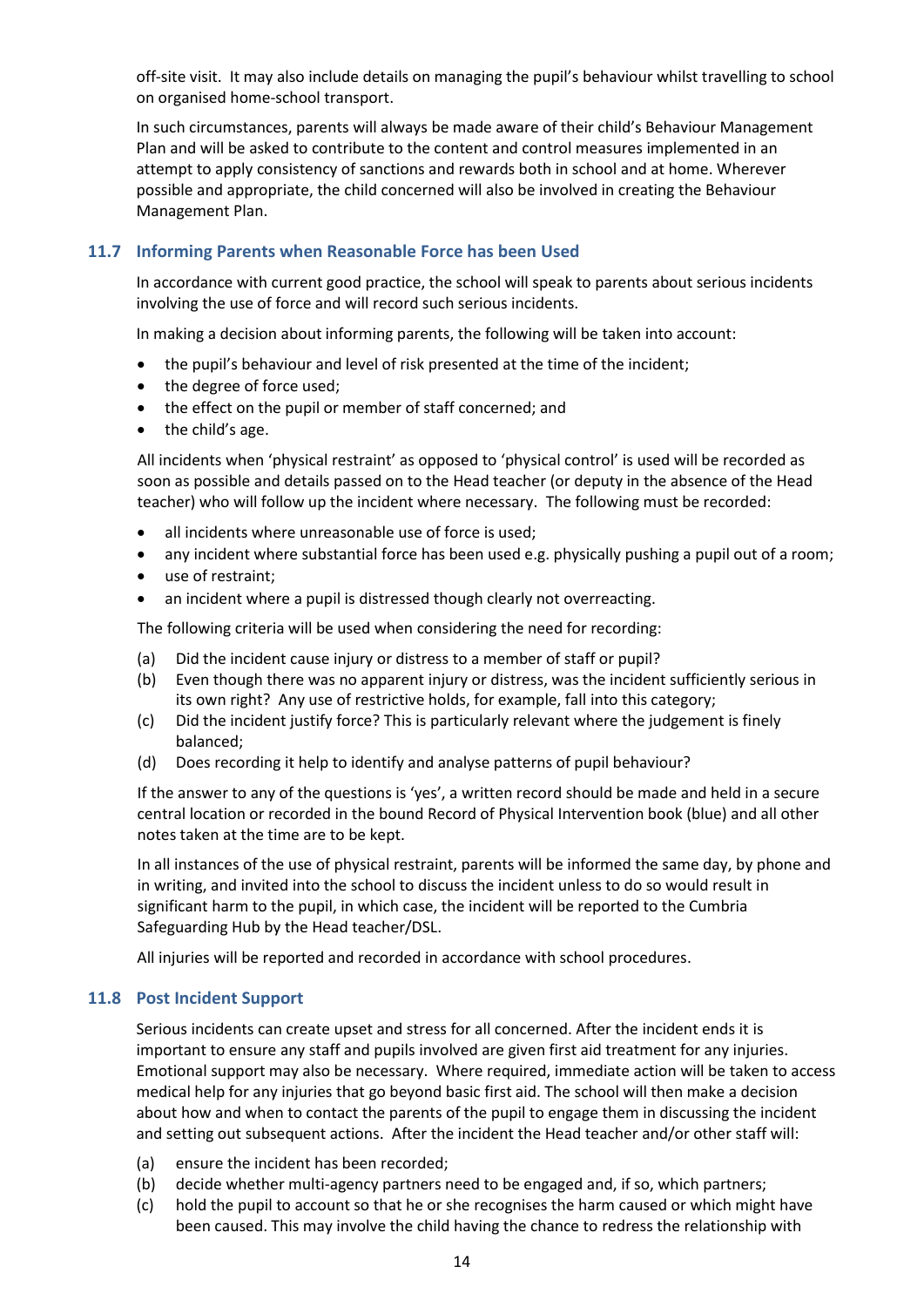staff and pupils affected by the incident. It may also mean the child is excluded. See Section 6.2 above.

- (d) help the pupil develop strategies to avoid such crisis points in the future and inform relevant staff about these strategies and their roles;
- (e) ensure that staff and pupils affected by the incident have continuing support as long as necessary in respect of:
	- physical consequences
	- emotional stress or loss of confidence
	- analysis and reflection of the incident

#### <span id="page-18-0"></span>**11.9 Follow up**

In many cases there will be a follow-up meeting of key personnel to discuss the restraint incident and review the Behaviour Management Plan or other plans for pupils. It might also be appropriate to review the Whole School Behaviour Policy.

#### <span id="page-18-1"></span>**11.10 Other Physical Contact with Pupils**

This school does not operate a 'no touch policy'. There are occasions when physical contact, other than reasonable force, with a pupil is proper and necessary.

- Holding the hand of the child at the front/back of the line when going to assembly or when walking together around the school.
- When comforting a distressed pupil.
- When a pupil is being congratulated or praised.
- To demonstrate how to use a musical instrument.
- To demonstrate exercises or techniques during PE lessons or sports coaching.
- To administer first aid.
- To apply sunscreen to the arms, face or lower legs of very young pupils or those with special educational needs who might struggle to apply it appropriately themselves

## <span id="page-18-2"></span>**12. Allegations of Abuse against Staff and Other Adults Working in the School**

#### <span id="page-18-3"></span>**12.1 General**

All children and adults have a fundamental right to be protected from harm. All allegations of abuse will be taken seriously. (For more information, refer to the School Allegations procedure which is part of the Child Protection Policy).

The Governors of Calthwaite CE School have a duty to safeguard and promote the welfare of children and create and maintain a safe learning environment (section 175 of the Education Act 2002). Our policy is to identify where there are child welfare concerns and take action to address them, in partnership with other organisations where appropriate, and in accordance with local interagency procedures.

School staff have a positive role to play in child protection, as their position often allows them to be able to observe outward signs of abuse and changes of behaviour in children. Because of their role however, they are also open to accusations of abuse. Such allegations may be true, but they may also be false, misplaced or malicious.

In order to fulfil its commitment to the welfare of children, this School has a procedure for dealing with allegations of abuse against members of staff and volunteers and other children.

The procedure aims to ensure that all allegations are dealt with fairly, consistently and quickly and in a way that provides protection for the child, whilst supporting the person who is the subject of the allegation.

In the event that a member of staff does not wish to report an allegation directly, or they have a general concern about malpractice within the school, reference can also be made to the school's Whistle Blowing procedures.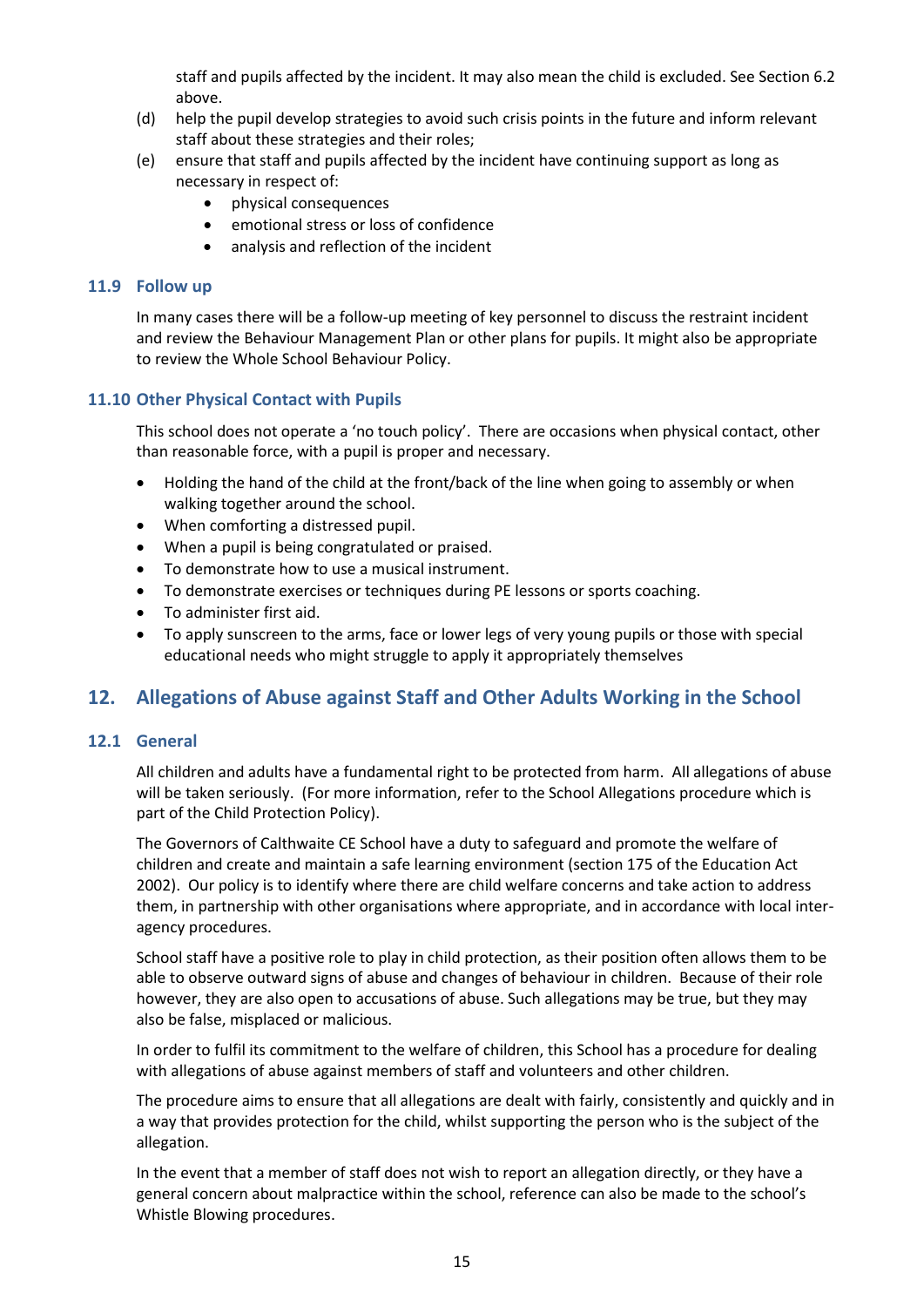The procedure complies with the framework for managing cases of allegations of abuse against people who work with children, as set out in the statutory guidance 'Keeping Children Safe in Education' published by the DfE and the Cumbria SCB Core procedures.

#### <span id="page-19-0"></span>**12.2 Action in the Event of a Malicious Allegation**

If an allegation is determined to be unfounded or malicious, the LA appointed Designated Officer (DO) will be informed via Cumbria Safeguarding Hub and will refer the matter to local authority children's social care services to determine whether the child concerned is in need of services, or may have been abused by someone else. In the event that an allegation is shown to have been deliberately invented or malicious, the Head teacher will consider whether any disciplinary action is appropriate against the pupil who made it, or the police will be asked to consider whether any action might be appropriate against the person responsible, including situations where the individual concerned was not a pupil. Such cases may be dealt with under the Protection from Harassment Act 1997.

The disciplinary action taken against a pupil might include detention, fixed term or permanent exclusion. Whatever action is taken will be discussed with the parent of the pupil concerned at an early stage.

### <span id="page-19-1"></span>**13. Bullying**

#### <span id="page-19-2"></span>**13.1 What is Bullying?**

According to the DfE document 'Preventing and Tackling Bullying – Advice for Head teachers, staff and Governing Bodies, bullying may be defined as:

''Behaviour by an individual or group, repeated over time, that intentionally hurts another individual or group either physically or emotionally''.

Specific types of bullying include those relating to:

- race, religion, culture or gender;
- SEN or disabilities;
- appearance or health conditions;
- sexual orientation;
- young carers or looked after children or otherwise related to home circumstances;
- sexist or sexual bullying.

It can take place between pupils, between pupils and staff, parents and staff or between staff; by individuals or groups; face-to-face, indirectly or using a range of cyber bullying methods.

Acts of bullying can include:

- name-calling;
- taunting;
- mocking;
- making offensive comments;
- kicking;
- hitting;
- pushing;
- taking belongings;
- inappropriate text messaging and emailing;
- sending offensive or degrading images by phone or via the internet e.g. via Social Networking sites;
- producing graffiti;
- gossiping;
- excluding people from groups;
- Upskirting
- spreading hurtful and untruthful rumours.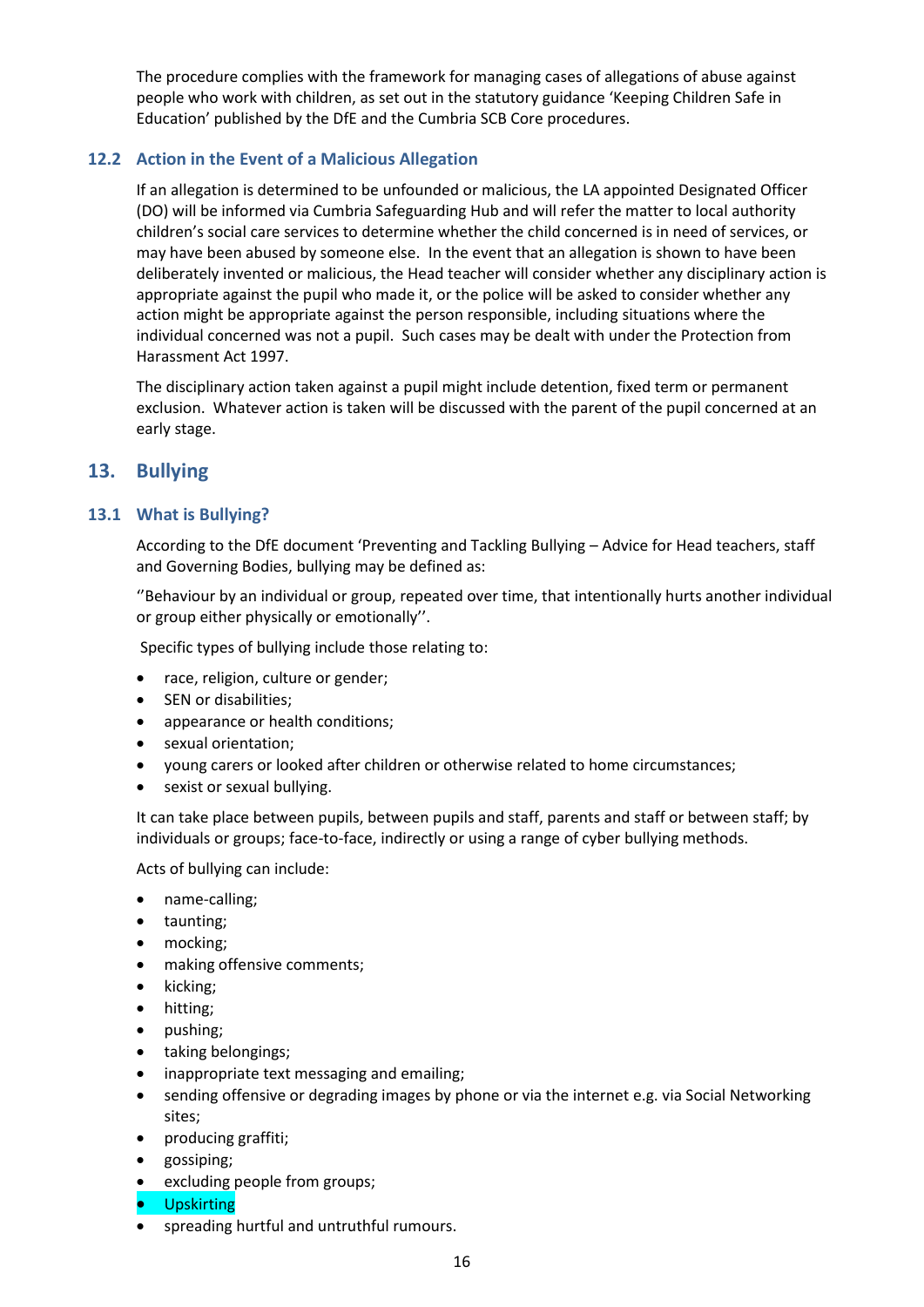Many experts believe that bullying involves an imbalance of power between the perpetrator and the victim. This could involve perpetrators of bullying having control over the relationship which makes it difficult for those they bully to defend themselves. The imbalance of power can manifest itself in several ways. It may be physical, psychological (knowing what upsets someone), derive from an intellectual imbalance, or by having access to the support of a group, or the capacity to socially isolate. It can result in the intimidation of a person or persons through the threat of violence or by isolating them either physically or online.

Cyber bullying can be defined as the use of information and communications technology particularly mobile phones and the internet, deliberately to upset someone else. Cyber bullying that occurs while pupils are under the schools direct supervision will be dealt with in line with this Policy (Whole School Behaviour Policy).

In cases where cyber bullying occurs while pupils are outside our direct supervision (i.e. at home), parents will be encouraged to report these incidents to the police as criminal laws (such as those pertaining to harassment, threatening and menacing communications) may apply. Parents are also encouraged to report such bullying to the school. If the alleged perpetrator is a member of this school community, the school will take action in line with this Behaviour Policy. The school wherever possible will support parents in this, and may impose a sanction upon the bully where this individual is recognisable.

#### <span id="page-20-0"></span>**13.2 The Law**

Calthwaite CE School endeavours to comply with the legal requirements placed on schools and the Governing body to determine detailed measures (rules, rewards, sanctions and behaviour management strategies) that ''encourage good behaviour and respect for others on the part of pupils and in particular preventing all forms of bullying among pupils'' Education and Inspections Act 2006 , section 89. The school will exercise its legal powers (as outlined in section 89/5) and (section 91, Education and Inspections Act 2006) as deemed appropriate and practicable.

Schools are required to comply with the new equality duty 'The Equality Act 2010'. The public sector equality duty has three aims:

- Eliminate unlawful discrimination, harassment, victimisation and any other conduct prohibited by the Act;
- Advance equality of opportunity between people who share a protected characteristic and people who do not share it; and
- Foster good relations between people who share a protected characteristic and people who do not share it.

#### <span id="page-20-1"></span>**13.3 Reporting and Recording Incidents of Bullying**

Pupils and parents are encouraged to report bullying to any member of staff. Incidents are, in the first instance, referred to the pupil's Class teacher or Head of Year to be investigated, appropriate action taken and parents will be informed promptly using usual school procedures. Pupil voice is important at this school and pupils are encouraged through various means to report any incidents of bullying behaviour which they encounter personally or become aware of. This is reinforced via assemblies, Anti-Bullying Week, PSHCE and during class/circle time. The Whole School Behaviour Policy also reinforces the school's expectation as to how members of the school community should conduct themselves. A log will be maintained of racist incidents and information on incidents of bullying.

#### <span id="page-20-2"></span>**13.4 Tackling Bullying**

The aim of any anti-bullying intervention is to safeguard and support the victim, discipline and modify the behaviour of the bully with a view to prevent, de-escalate and stop further incidents of harmful behaviour.

#### <span id="page-20-3"></span>**13.5 Strategies for Dealing with Bullying**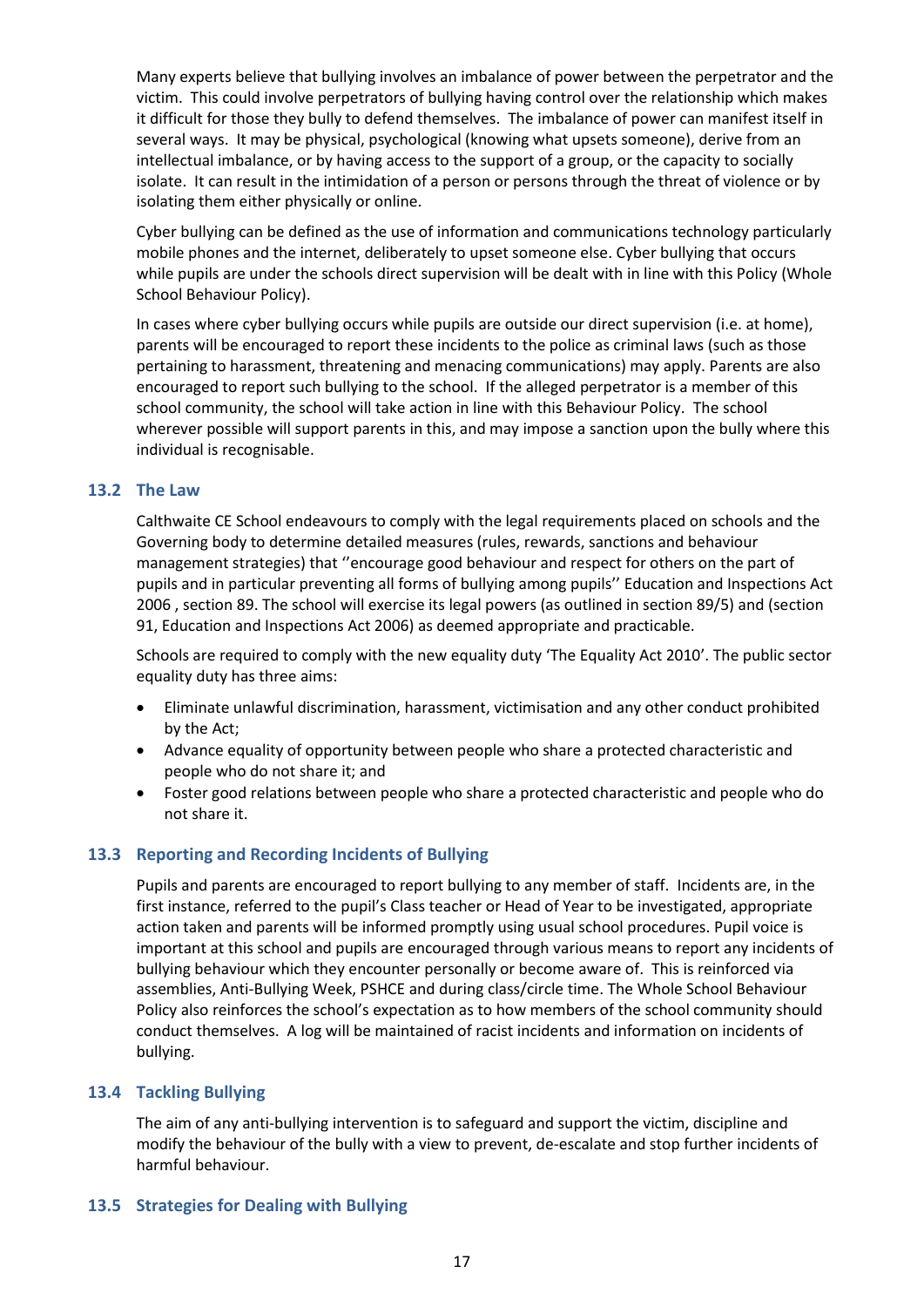- Ensuring that there is a promotion of an open and honest anti-bullying ethos in the school
- Investigate all allegations of bullying
- PSHCE programme that discusses issues such as diversity and anti-bullying messages
- Calendared anti-bullying week
- Poster and leaflet campaigns designed and written by pupils
- Assemblies both whole school and class/form that promote a sense of community
- Class discussions and role plays in Drama, English and RE that draw out anti-bullying messages
- Circle time
- Access to bully boxes
- Acceptable Internet Use Policy is signed by all and Online Safety is discussed in ICT lessons.
- On-going staff induction and training programme
- Adequate staff supervision at lunch and break times
- Clear and consistently applied policies for Behaviour and Uniform
- Anti-bullying Ambassadors

#### <span id="page-21-0"></span>**13.6 Strategies for Dealing with the Bully**

- Disciplinary sanction imposed either exclusion or period of time in the inclusion room
- Engage promptly with parents to ensure their support and involvement
- Restorative justice approaches taken as appropriate
- One to one interviews with staff or peer mentors
- Counselling offered
- Work with the educational psychologist or other outside agency
- Anger management strategies discussed

#### <span id="page-21-1"></span>**13.7 Strategies to Support a Victim**

- Disciplinary sanctions as appropriate applied to the bully
- Counselling offered
- Mediation
- Out of lesson support passes issued
- Short term modification of school timetable
- One to one parental interview, parental support and involvement
- Private diaries given
- Self-assertive strategies discussed

#### **13.8 Peer on peer Abuse**

We recognise that children can abuse their peers. This is generally referred to as peer on peer abuse and can take many forms. This can include (but is not limited to) bullying (including cyberbullying); sexual violence and sexual harassment; physical abuse such as hitting, kicking, shaking, biting, hair pulling, or otherwise causing physical harm, sexting and initiating/hazing type violence and rituals. However, we recognise that abuse is abuse and will never be tolerated or passed off as "banter" or "part of growing up". We will not dismiss abusive behaviour between children as 'normal' and our thresholds for investigating claims and allegations are the same as for any other type of abuse.

Occasionally, allegations may be made against pupils by others in the school, which are of a child protection nature. Child protection issues raised in this way may include physical abuse, emotional abuse, sexual abuse and sexual exploitation.

#### **13.9 Minimising the risk of safeguarding concerns towards pupils from other pupils**

On occasion, some pupils may present a safeguarding risk to other pupils. The school may well be informed by the relevant agency (either Police or Social Care) that the young person raises safeguarding concerns. These pupils will need an individual Behaviour (or risk) Management Plan to ensure that other pupils are kept safe and they themselves are not laid open to malicious allegations.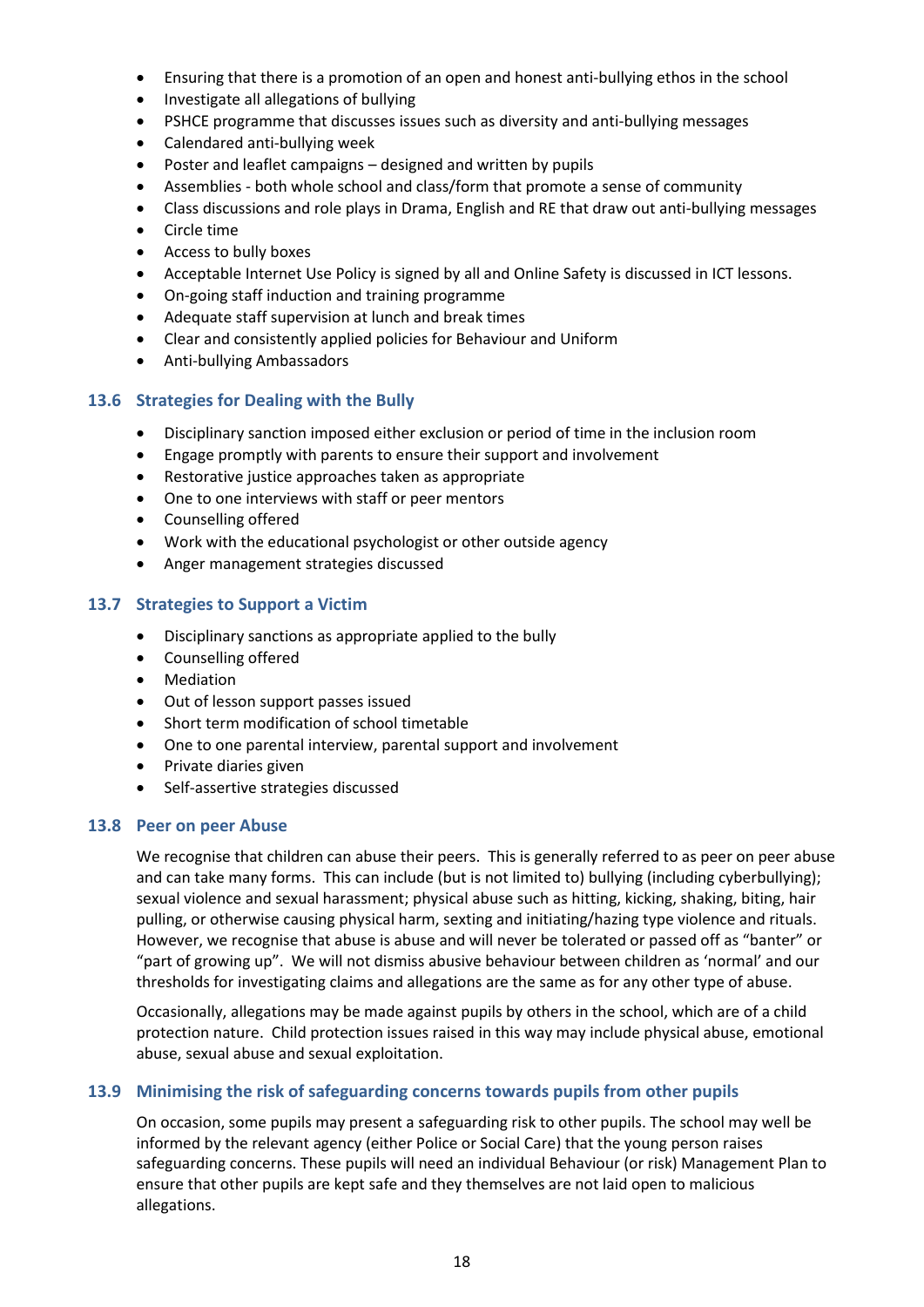Pupils are encouraged to report peer on peer abuse and the issue is discussed as part of PSHE curriculum.

## <span id="page-22-0"></span>**14. Drugs and Drug-Related Incidents**

#### <span id="page-22-1"></span>**14.1 General**

A drug is a substance which, when taken into the body, changes the way we feel, the way we see things and the way the body works. This section covers a range of drugs including medicines, tobacco, alcohol, solvents, novel psychoactive substances (so called 'legal highs'), volatile substances and illegal drugs and describes the school's approach to dealing with incidents of drug misuse. Apart from medicines prescribed to an individual, all other items listed above are classed as 'prohibited items' with respect to screening, searching and confiscation – Section 7.2 refers.

Drugs Education forms part of the PSHCE programme delivered in discrete sessions for all pupils.

- Current research indicates that drug use, both legal and illegal, is rising amongst young people.
- We do not support the misuse of tobacco, alcohol, solvents, illegal drugs and medicines by members of the school.
- Under no circumstances will the supply or sale of illegal drugs on the school site will be tolerated.
- The school believes it has a duty to inform and educate young people on the consequences of drug use and misuse.
- Fundamental to our school's values and practice is the principle of sharing the responsibility for education of young people with parents and carers by keeping them informed and involved at all times.
- Whilst we acknowledge that some young people will use and misuse substances, it is seen as important to recognise that the remainder of young people are choosing not to use or misuse substances. We will help individual learners according to their differing needs.

#### <span id="page-22-2"></span>**14.2 Responsibilities**

The Head teacher has responsibility for supporting other members of staff in the implementation of these procedures. Joseph Askew is named as the designated senior member of staff with responsibility for the drug related procedures in this school and for disseminating any information on drug-related education.

Drug prevention is a whole school issue. All staff, both teaching and support staff, will be made aware of these procedures and how they relate to them should they be called upon to deal with a drug-related incident.

The site-manager regularly checks the school premises – any substances or drug paraphernalia found will be reported to the Head teacher and Senior Leadership Team and dealt with in accordance with these procedures.

#### <span id="page-22-3"></span>**14.3 Dealing with Drug-Related Incidents**

The following provides our framework for dealing with incidents surrounding the use, suspicion of use and finding of drugs and substances. We recognise that drug use can be a symptom of other problems and, where appropriate, we will involve or refer pupils to other services. Within our school the following guidelines apply to the possession or use of drugs, alcohol and tobacco on school premises:

#### <span id="page-22-4"></span>*Medicines*

Where pupils are prescribed medicines, cases will be dealt with on an individual basis and appropriate procedures will be followed (e.g. safe storage and administration of medicines in line with national guidance). Information for parents on this issue is available on request from the school.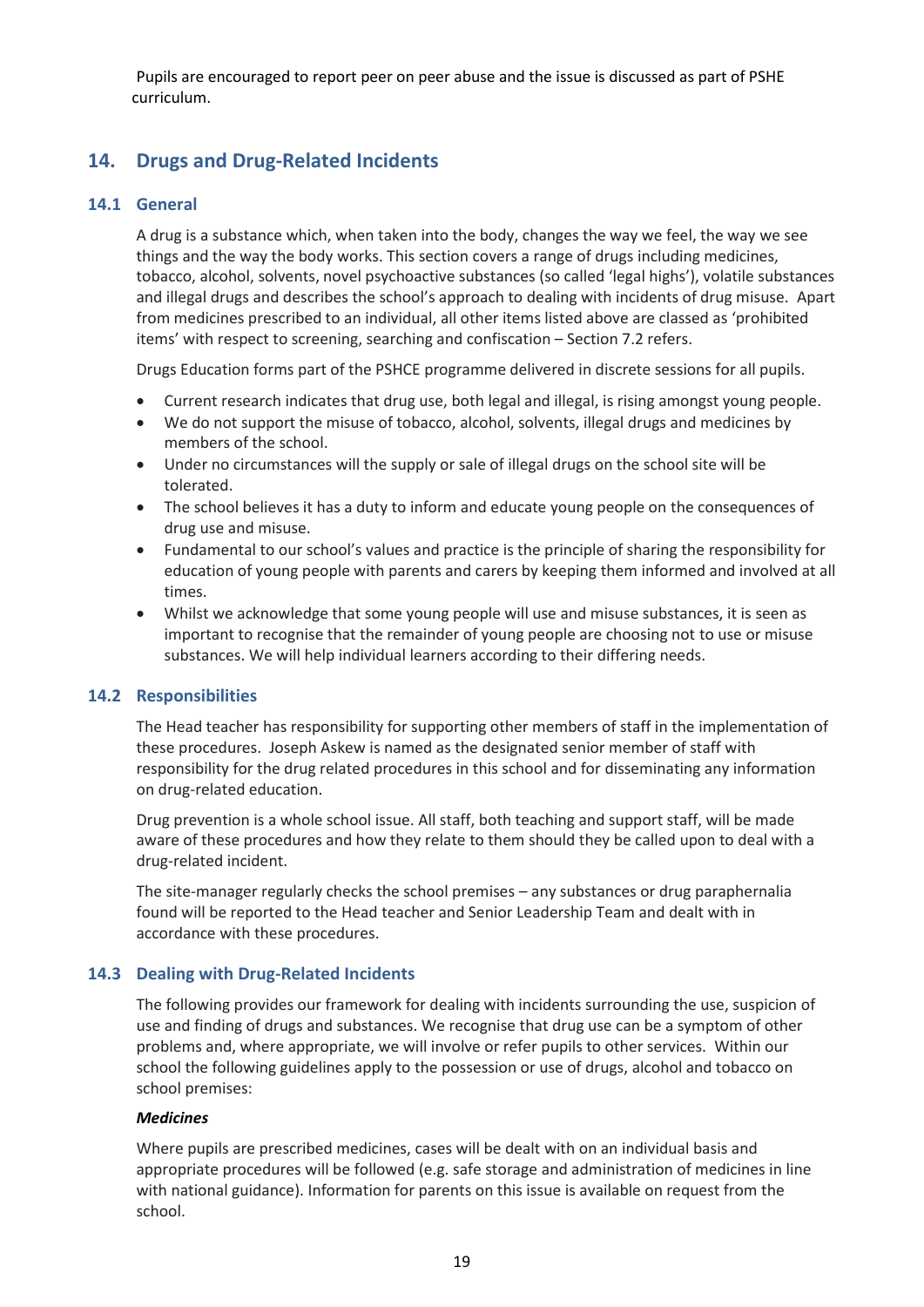#### <span id="page-23-0"></span>*Tobacco*

In line with legislation, the school has a policy of No Smoking in the building and on the school site.

#### <span id="page-23-1"></span>*Alcohol*

No alcohol is consumed during the course of the normal school day. Those hiring the school premises are not allowed to consume alcohol on site unless it has been authorised by the Governing Body and forms part of the Lettings Contract.

#### <span id="page-23-2"></span>*Solvents*

The school will ensure that potentially harmful substances are stored safely, and pupils will be supervised carefully where such substances are used in the course of their work. The use of aerosol deodorants will be discouraged because of the potential risks to people with asthma or other bronchial problems.

#### <span id="page-23-3"></span>*Illegal substances*

Illegal or illicit substances must not be brought to school or used on school premises.

#### <span id="page-23-4"></span>**14.4 What to do in the event of finding a drug or suspected illegal substance**

- (1) Take possession of the drug/substance and inform the Head teacher/Senior Leadership Team member who will inform the Head teacher at the first available opportunity.
- (2) In the presence of a witness the article should be packed securely and labelled with the date, time and place of discovery.
- (3) The package should be signed by the person who discovered it and stored in a secure place.
- (4) The Head teacher will always involve the school's link community liaison police officer in the case of suspected drugs or illegal substances in school
- (5) In the event of discovering a hypodermic needle, the incident should be recorded and the following procedure should be observed in order to protect all persons:
	- Do **NOT** attempt to pick up the needle.
	- If possible, cordon off the area to make it safe.
	- Inform the Head teacher/Senior Leadership Team member.
	- The needle should be placed in a sharps box or other secure metal box and disposed of via a local medical surgery

#### <span id="page-23-5"></span>**14.5 What to do in the event of finding or suspecting a pupil is in possession of a drug/drug paraphernalia**

- (1) Request that the pupil hand over the article(s).
- (2) Having taken possession of the substance/paraphernalia, the procedure should be followed as above.
- (3) EXTREME CARE SHOULD BE TAKEN IF HYPODERMIC NEEDLES ARE INVOLVED.

If a pupil refuses to hand over articles a search may be required - it should be noted that in accordance with current DfE advice:

- The Head teacher and other authorised staff can search lockers etc. without the permission of the pupil when looking for prohibited items.
- Teachers can search a pupil's outer clothing so long as a witness is present without the consent of the pupil. The personal search must be undertaken by a teacher of the same sex with the witness being the same sex wherever possible. Reasonable force may be used in order to complete the search.
- Pupils should be given the opportunity to empty their pockets, bag, etc. in the presence of a witness.

#### <span id="page-23-6"></span>**14.6 Procedures for dealing with a pupil suspected to be under the influence of a drug or substance**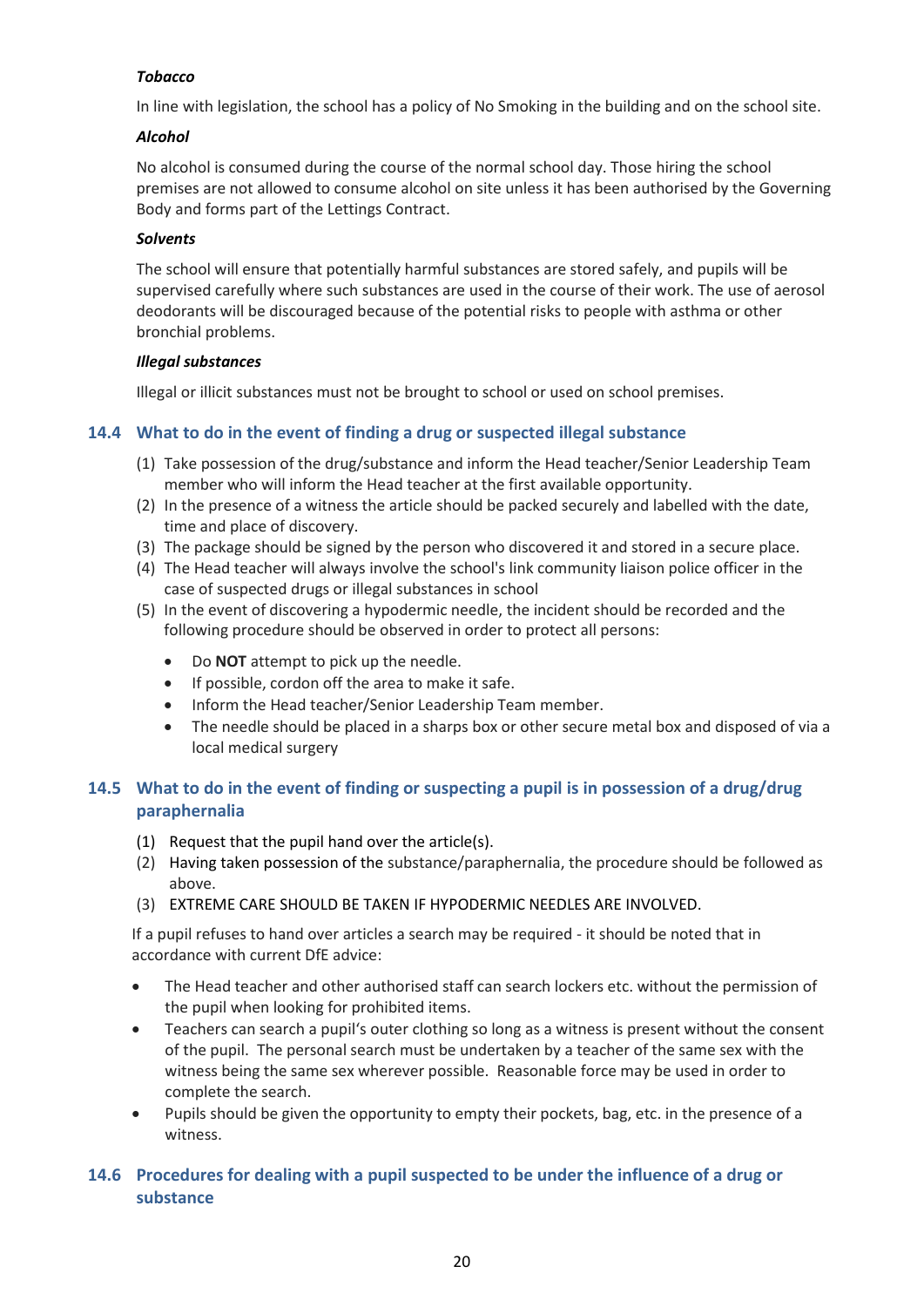Stay calm, place the pupil in a quiet area, do not leave on their own and seek medical advice from the school's first aider who will assess the situation and act appropriately, the Head teacher/Senior Leadership Team member must also be informed.

Any suspected substances found should travel with the pupil if removed from the school for treatment. Vomit should be safely collected where possible by the school's First Aider and also taken with the pupil (for analysis).

All drug related incidents will be recorded.

#### <span id="page-24-0"></span>**14.7 When to contact the police/disciplinary action**

The police will always be contacted in situations where controlled drugs are found. Any decisions made on the appropriate disciplinary action to be taken will take the police advice into consideration.

- Where controlled drugs are found, these will be delivered to the police as soon as possible.
- Alcohol will be disposed of. Under no circumstances will alcohol be returned to the pupil.
- Tobacco or cigarette papers will also be disposed of in the same way as alcohol.
- If other substances are found which are not believed to be controlled drugs, these will be confiscated and disposed of in accordance with the school's procedures. This would include, for example, so called 'legal highs'. Where staff suspect that a substance may be a controlled drug, they will treat them as controlled drugs and follow the procedure above.

In the event of a drug-related incident in the school, the school would co-operate with the police should they wish to search the premises.

As a result of a drug-related incident, the pupil(s) concerned will be subject to disciplinary action. This action may result in a fixed term exclusion and in the most serious of cases would result in permanent exclusion.

#### <span id="page-24-1"></span>**14.8 Procedures for dealing with drug-related incidents involving adults**

The following examples are situations where concerns about drug misuse or related behaviour involve a parent or other adult rather than pupils:

- Adults may attend school premises under the influence of alcohol or drugs.
- A parent or adult may attempt to remove a child from school premises during or at the end of the school day whilst under the influence of alcohol or drugs.
- An adult may behave aggressively, intimidate or threaten staff or assault school staff or pupils whilst appearing to be under the influence of alcohol or drugs.
- School staff may be concerned that a parent or family member's drug misuse may put the child at risk.
- An adult may be involving pupils in drug misuse or the supply of drugs to pupils.

These examples are not exhaustive and in each case, the Head teacher will take into account the safety of the whole school community including staff when determining the appropriate course of action.

Where, in the opinion of school staff, it is thought that an adult is unable to provide appropriate care and supervision of a child because they are under the influence of drugs or alcohol, they will first attempt the contact an alternative adult carer for the child before contacting the LA Social Care Services and, if necessary, the police.

Where there are concerns over the safety of the child, school staff will attempt to persuade the adult not to leave the premises with the child until appropriate assistance arrives. If the adult insists on leaving the school, staff will immediately contact the police. This will also be the case if an adult becomes threatening or aggressive.

If school staff have concerns about an adult or adults supplying drugs on or near school premises, or to any of the pupils outwith school premises, the Head teacher or other member of staff will consult with the police.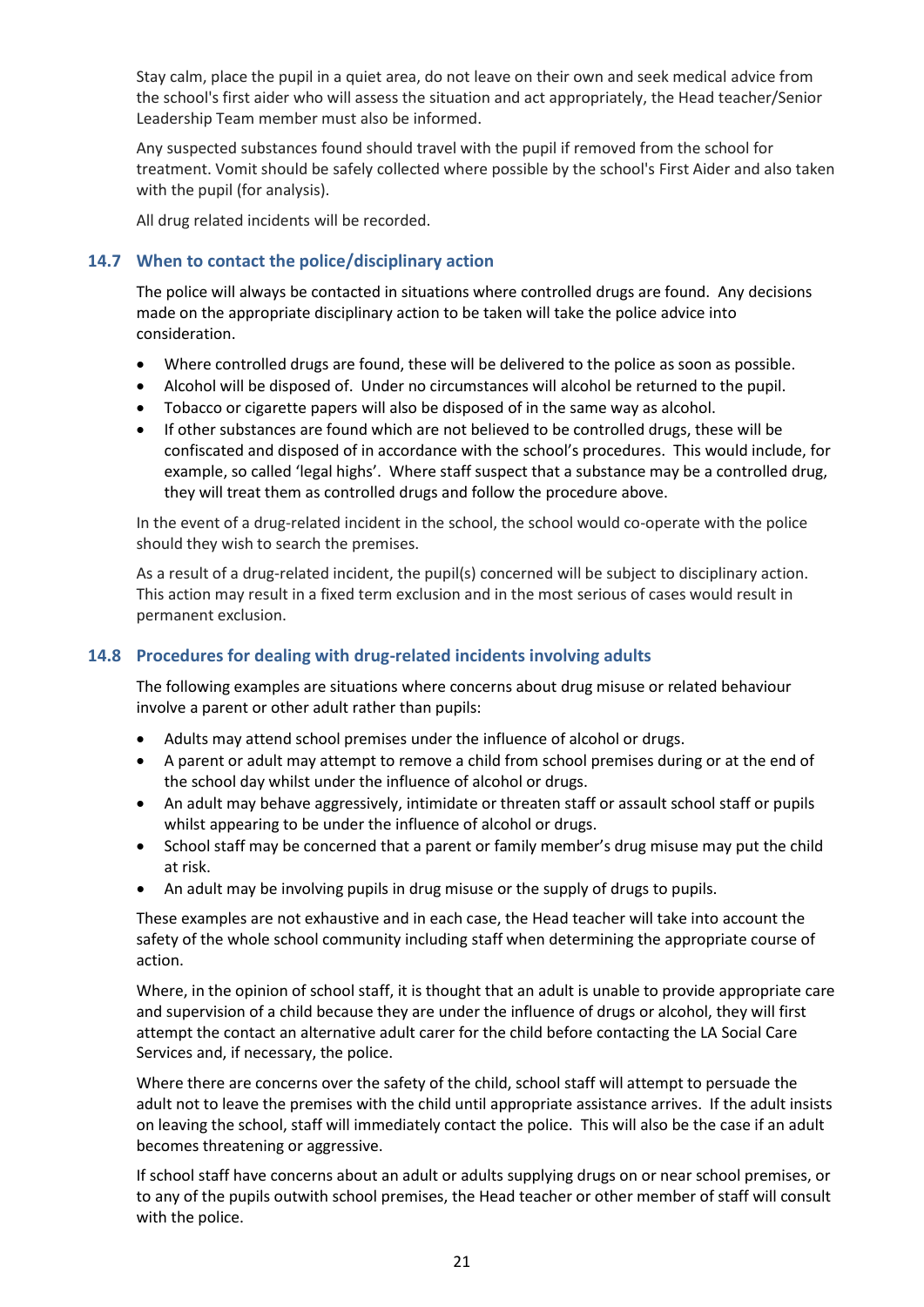## <span id="page-25-0"></span>**15. Behaviour of Parents and Other Visitors to the School**

Calthwaite CE School encourages close links with parents and the community. We believe that pupils benefit when the relationship between home and school is a positive one. The vast majority of parents, and others visiting our school are keen to work with us and are supportive of the school. However, on the rare occasions when a negative attitude towards the school is expressed, this can result in aggression, threatening behaviour, written, verbal and/or physical abuse towards a member of the school community.

Violence, threatening behaviour and abuse against school staff or other members of the school community will not be tolerated. When formulating our procedures, reference was made to the DfES document 'A Legal toolkit for schools – Tackling abuse, threats and violence towards members of the school community' and DfE non-statutory guidance 'Advice on School Security : Access and barring of individuals from school premises' (December 2012). A poster indicating that such negative behaviour is not acceptable is displayed in the school reception area.

Our school expects and requires staff to behave professionally in these difficult situations, and to attempt to defuse the situation where possible, seeking the involvement as appropriate of other colleagues. However, all members of the school community (including other parents and visitors) have the right to visit and work without fear of violence and abuse, and the right in an extreme case, of appropriate self-defence.

We expect parents and other visitors to behave in a reasonable way towards other members of the school community. The following outlines the steps that will be taken where parent or visitor behaviour is unacceptable.

#### <span id="page-25-1"></span>**15.1 Types of behaviour that are considered serious and unacceptable**

The following list outlines the types of behaviour that are considered serious and unacceptable and will not be tolerated towards any member of the school community. This is not an exhaustive list but seeks to provide illustrations of such behaviour:

- Shouting, either in person or over the telephone.
- Speaking in an aggressive/threatening tone.
- Physical intimidation e.g. standing very close to her/him.
- The use of aggressive hand gestures/exaggerated movements.
- Physical threats.
- Shaking or holding a fist towards another person.
- Swearing.
- Pushing.
- Hitting, e.g. slapping, punching or kicking.
- Spitting.
- Racist or sexist comments.
- Sending inappropriate or abusive e-mails to school staff or to the general school e-mail address
- Publishing or posting derogatory or inappropriate comments which relate to the school, its pupils or staff/volunteers on a social networking site
- Breaking the school's security procedures

Unacceptable behaviour may result in the Police being informed of the incident.

#### <span id="page-25-2"></span>**15.2 Procedures for Dealing with Unacceptable Behaviour**

When a parent or member of the public behaves in an unacceptable way during a telephone conversation, staff at the school have the right to terminate the call. The incident will be reported by staff to the Senior Management Team. The school reserves the right to take any necessary actions to ensure that members of the school community are not subjected to verbal abuse. The school may warn the aggressor, temporarily or permanently ban them from the school site, and/or contact the police.